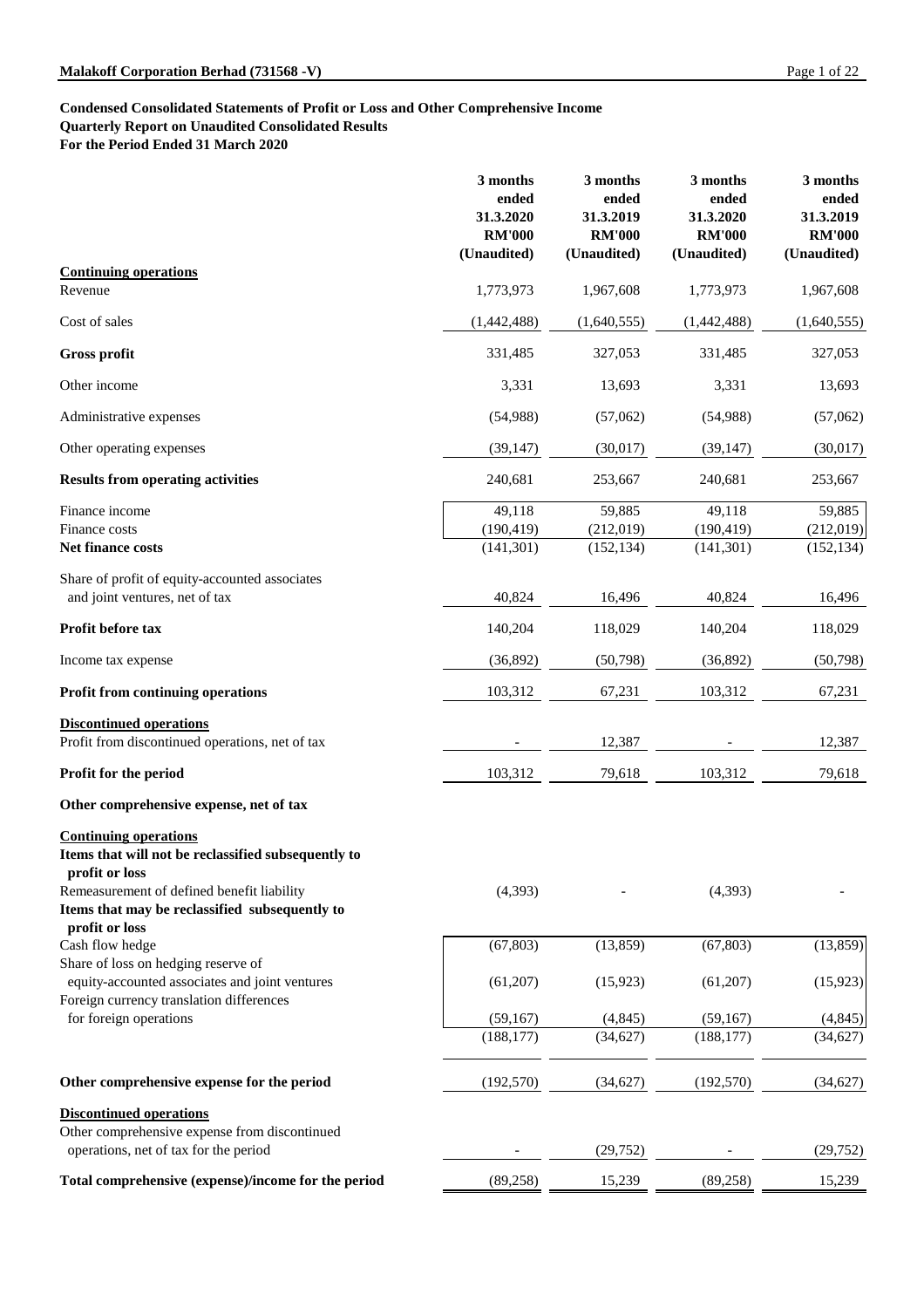**Quarterly Report on Unaudited Consolidated Results**

**For the Period Ended 31 March 2020**

|                                                       | 3 months<br>ended<br>31.3.2020<br><b>RM'000</b><br>(Unaudited) | 3 months<br>ended<br>31.3.2019<br><b>RM'000</b><br>(Unaudited) | 3 months<br>ended<br>31.3.2020<br><b>RM'000</b><br>(Unaudited) | 3 months<br>ended<br>31.3.2019<br><b>RM'000</b><br>(Unaudited) |
|-------------------------------------------------------|----------------------------------------------------------------|----------------------------------------------------------------|----------------------------------------------------------------|----------------------------------------------------------------|
| <b>Profit attributable to:</b>                        |                                                                |                                                                |                                                                |                                                                |
| Owners of the Company                                 |                                                                |                                                                |                                                                |                                                                |
| - Continuing operations                               | 89,178                                                         | 54,617                                                         | 89,178                                                         | 54,617                                                         |
| - Discontinued operations                             |                                                                | 12,387                                                         |                                                                | 12,387                                                         |
|                                                       | 89,178                                                         | 67,004                                                         | 89,178                                                         | 67,004                                                         |
| Non-controlling interests                             | 14,134                                                         | 12,614                                                         | 14,134                                                         | 12,614                                                         |
| Profit for the period                                 | 103,312                                                        | 79,618                                                         | 103,312                                                        | 79,618                                                         |
| Total comprehensive (expense)/income attributable to: |                                                                |                                                                |                                                                |                                                                |
| Owners of the Company<br>- Continuing operations      | (103, 392)                                                     | 19,990                                                         | (103, 392)                                                     | 19,990                                                         |
| - Discontinued operations                             |                                                                | (17, 365)                                                      |                                                                | (17, 365)                                                      |
|                                                       | (103, 392)                                                     | 2,625                                                          | (103, 392)                                                     | 2,625                                                          |
| Non-controlling interests                             | 14,134                                                         | 12,614                                                         | 14,134                                                         | 12,614                                                         |
| Total comprehensive (expense)/income for the period   | (89,258)                                                       | 15,239                                                         | (89, 258)                                                      | 15,239                                                         |
|                                                       |                                                                |                                                                |                                                                |                                                                |
| Earnings per ordinary share (sen)<br>Basic/diluted    |                                                                |                                                                |                                                                |                                                                |
| - From continuing operations                          | 1.82                                                           | 1.12                                                           | 1.82                                                           | 1.12                                                           |
| - From discontinued operations                        |                                                                | 0.25                                                           |                                                                | 0.25                                                           |
|                                                       | 1.82                                                           | 1.37                                                           | 1.82                                                           | 1.37                                                           |

The Condensed Consolidated Statements of Profit or Loss and Other Comprehensive Income should be read in conjunction with the Audited Financial Statements for the financial year ended 31 December 2019 and the accompanying explanatory notes attached to the interim financial statements.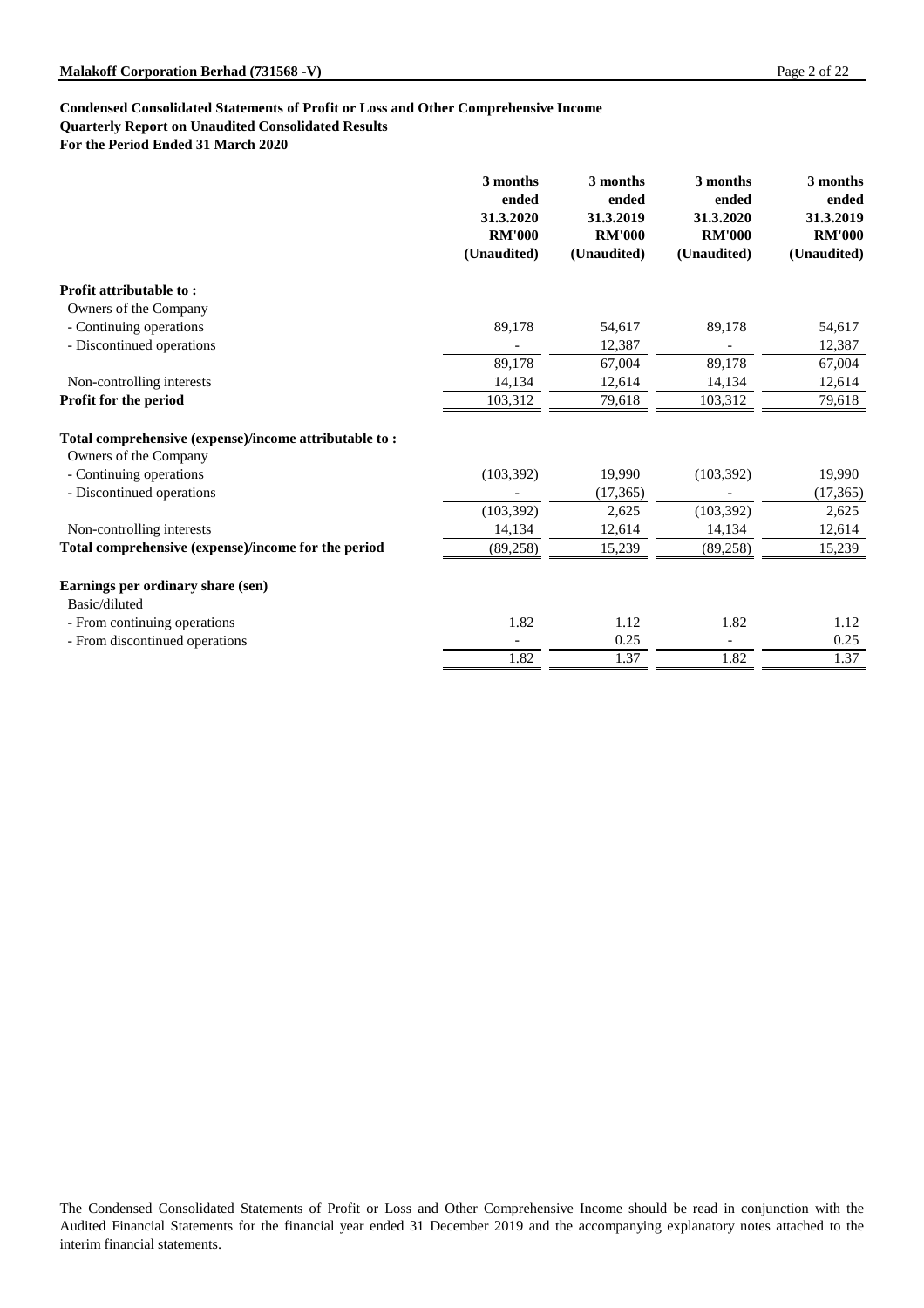# **Condensed Consolidated Statements of Financial Position As at 31 March 2020**

|                                                     | As at         | As at         |
|-----------------------------------------------------|---------------|---------------|
|                                                     | 31.3.2020     | 31.12.2019    |
|                                                     | <b>RM'000</b> | <b>RM'000</b> |
|                                                     | (Unaudited)   | (Audited)     |
| <b>Non-current assets</b>                           |               |               |
| Property, plant and equipment                       | 12,784,076    | 12,874,076    |
| Investment properties                               | 15,300        | 15,300        |
| <b>Concession</b> assets                            | 201,045       | 204,283       |
| Intangible assets                                   | 3,412,549     | 3,490,922     |
| Investments in associates                           | 718,864       | 744,991       |
| Investments in joint ventures                       | 644,435       | 626,322       |
| Other investments                                   | 23,999        | 21,515        |
| Derivative financial assets                         | 323,946       | 327,643       |
| Trade and other receivables                         | 515,077       | 526,419       |
| Deferred tax assets                                 | 170,700       | 146,498       |
| <b>Total non-current assets</b>                     | 18,809,991    | 18,977,969    |
| <b>Current assets</b>                               |               |               |
| Trade and other receivables                         | 1,299,075     | 1,501,259     |
| Inventories                                         | 663,573       | 693,058       |
| Current tax assets                                  | 77,366        | 67,774        |
| Other investments                                   | 3,357,655     | 2,509,476     |
| Cash and cash equivalents                           | 1,577,973     | 2,745,389     |
| Assets classified as held for sale                  | 65,000        | 65,000        |
| <b>Total current assets</b>                         | 7,040,642     | 7,581,956     |
|                                                     |               |               |
| <b>Total assets</b>                                 | 25,850,633    | 26,559,925    |
| <b>Equity</b>                                       |               |               |
| Share capital                                       | 5,693,055     | 5,693,055     |
| Treasury shares                                     | (98, 647)     | (98, 647)     |
| Reserves                                            | (34,997)      | 153,180       |
| <b>Accumulated losses</b>                           | (179, 682)    | (241,100)     |
| <b>Equity attributable to owners of the Company</b> | 5,379,729     | 5,506,488     |
| Perpetual sukuk                                     | 800,000       | 800,000       |
| Non-controlling interests                           | 377,762       | 368,905       |
| <b>Total equity</b>                                 | 6,557,491     | 6,675,393     |
| <b>Non-current liabilities</b>                      |               |               |
| Loans and borrowings                                | 10,491,190    | 10,889,063    |
| Lease liabilities                                   | 8,767         | 11,622        |
| Provision for concession assets                     | 266,756       | 253.590       |

| T TO VIDIOIL IOI CONDOMNIONI ADOLD   | $200$ . $100$ | 1.00000    |
|--------------------------------------|---------------|------------|
| <b>Employee benefits</b>             | 94,091        | 107,159    |
| Provision for decommissioning cost   | 93,745        | 93,724     |
| Deferred income                      | 3,586,417     | 3,661,066  |
| Derivative financial liabilities     | 16.997        | 10,013     |
| Deferred tax liabilities             | 1,294,922     | 1,294,770  |
| <b>Total non-current liabilities</b> | 15,852,885    | 16,321,007 |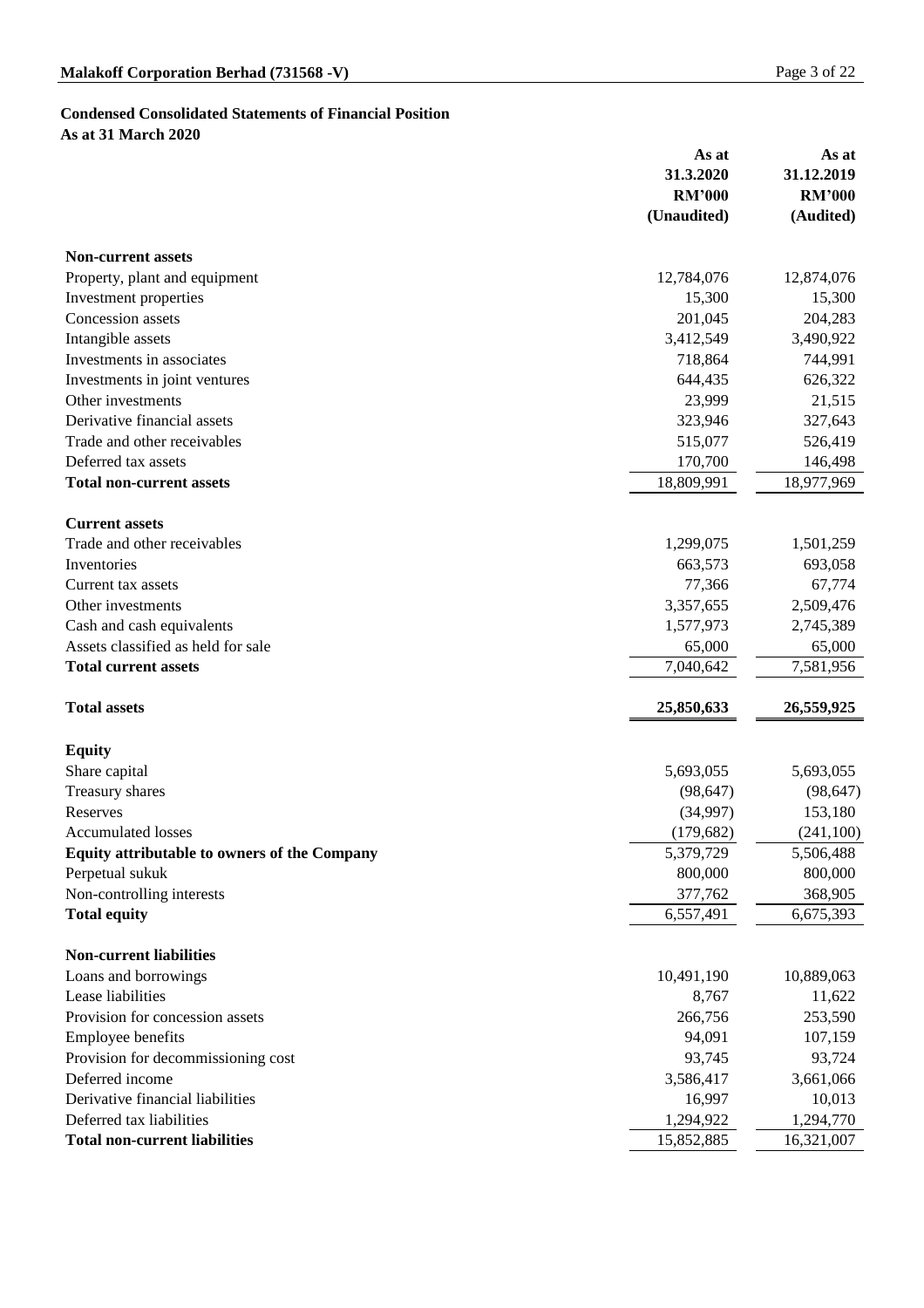## **Condensed Consolidated Statements of Financial Position As at 31 March 2020**

|                                            | As at         | As at         |
|--------------------------------------------|---------------|---------------|
|                                            | 31.3.2020     | 31.12.2019    |
|                                            | <b>RM'000</b> | <b>RM'000</b> |
|                                            | (Unaudited)   | (Audited)     |
| <b>Current liabilities</b>                 |               |               |
| Trade and other payables                   | 1,490,145     | 1,593,219     |
| <b>Current tax liabilities</b>             | 48,605        | 39,742        |
| Loans and borrowings                       | 1,480,191     | 1,509,082     |
| Lease liabilities                          | 12,056        | 12,144        |
| Provision for concession assets            | 197           | 197           |
| Deferred income                            | 391,263       | 391,341       |
| Provision for decommissioning cost         | 17,800        | 17,800        |
| <b>Total current liabilities</b>           | 3,440,257     | 3,563,525     |
| <b>Total liabilities</b>                   | 19,293,142    | 19,884,532    |
| <b>Total equity and liabilities</b>        | 25,850,633    | 26,559,925    |
| Net assets per share attributable to       |               |               |
| ordinary equity holders of the parent (RM) | 1.10          | 1.13          |

The Condensed Consolidated Statements of Financial Position should be read in conjunction with the Audited Financial Statements for the financial year ended 31 December 2019 and the accompanying explanatory notes attached to the interim financial statements.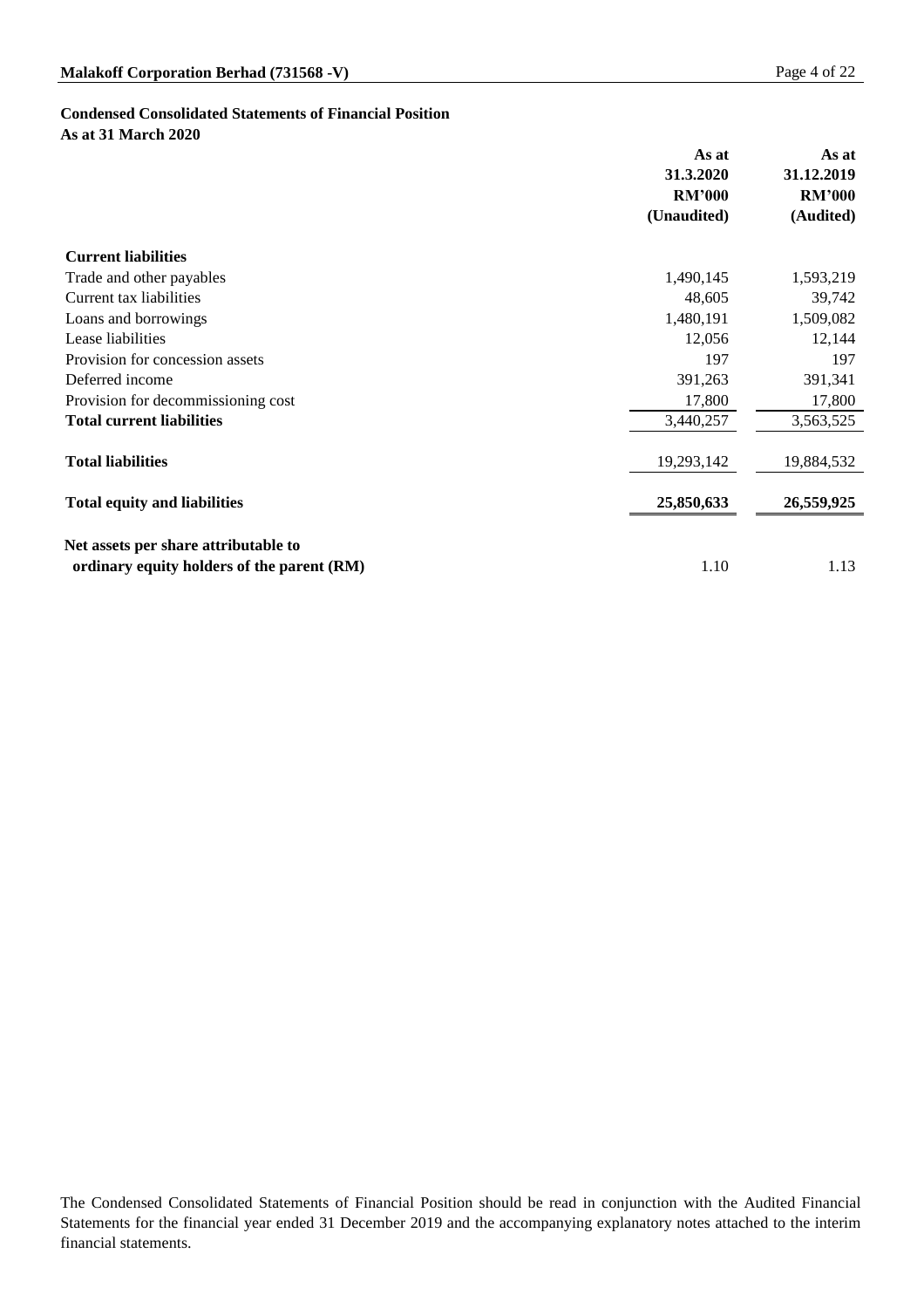# **Condensed Consolidated Statement of Changes in Equity For the Period Ended 31 March 2020**

|                                                |                                          |                                                   |                                     |                                 | /----------------------- Attributable to owners of the Company ----------------------/ |                               |                               |                                                                       |                                                |
|------------------------------------------------|------------------------------------------|---------------------------------------------------|-------------------------------------|---------------------------------|----------------------------------------------------------------------------------------|-------------------------------|-------------------------------|-----------------------------------------------------------------------|------------------------------------------------|
|                                                |                                          |                                                   |                                     |                                 | <b>Distributable</b>                                                                   |                               |                               |                                                                       |                                                |
|                                                |                                          |                                                   | <b>Reserves</b>                     |                                 |                                                                                        |                               |                               |                                                                       |                                                |
|                                                | <b>Share</b><br>Capital<br><b>RM'000</b> | <b>Treasury</b><br><b>Shares</b><br><b>RM'000</b> | <b>Translation</b><br><b>RM'000</b> | <b>Hedging</b><br><b>RM'000</b> | <b>Accumulated</b><br>Losses<br><b>RM'000</b>                                          | <b>Total</b><br><b>RM'000</b> | <b>Sukuk</b><br><b>RM'000</b> | <b>Perpetual Non-controlling</b><br><b>Interests</b><br><b>RM'000</b> | <b>Total</b><br><b>Equity</b><br><b>RM'000</b> |
| At 1 January 2020                              | 5,693,055                                | (98, 647)                                         | (12,652)                            | 165,832                         | (241,100)                                                                              | 5,506,488                     | 800,000                       | 368,905                                                               | 6,675,393                                      |
| Remeasurement of defined benefit liability     |                                          |                                                   |                                     |                                 | (4,393)                                                                                | (4,393)                       |                               |                                                                       | (4,393)                                        |
| Foreign currency translation                   |                                          |                                                   |                                     |                                 |                                                                                        |                               |                               |                                                                       |                                                |
| differences for foreign operations             |                                          | $\overline{\phantom{a}}$                          | (59,167)                            |                                 | $\overline{\phantom{a}}$                                                               | (59,167)                      |                               | $\sim$                                                                | (59,167)                                       |
| Cash flow hedge                                |                                          |                                                   |                                     | (67, 803)                       |                                                                                        | (67, 803)                     |                               |                                                                       | (67, 803)                                      |
| Share of loss on hedging reserve of            |                                          |                                                   |                                     |                                 |                                                                                        |                               |                               |                                                                       |                                                |
| equity-accounted associates and joint ventures |                                          |                                                   | $\sim$                              | (61,207)                        |                                                                                        | (61,207)                      |                               | $\sim$                                                                | (61,207)                                       |
| Other comprehensive expense                    |                                          |                                                   |                                     |                                 |                                                                                        |                               |                               |                                                                       |                                                |
| for the period                                 |                                          | $\overline{\phantom{a}}$                          | (59,167)                            | (129,010)                       | (4,393)                                                                                | (192,570)                     |                               |                                                                       | (192,570)                                      |
| Profit for the period                          |                                          | $\overline{\phantom{a}}$                          |                                     |                                 | 89,178                                                                                 | 89,178                        | $\sim$                        | 14,134                                                                | 103,312                                        |
| Comprehensive (expense)/income for the period  |                                          | $\overline{\phantom{a}}$                          | (59,167)                            | (129,010)                       | 84,785                                                                                 | (103, 392)                    |                               | 14,134                                                                | (89,258)                                       |
| Profit distribution of perpetual sukuk         |                                          |                                                   |                                     |                                 | (23, 367)                                                                              | (23, 367)                     |                               | $\sim$                                                                | (23, 367)                                      |
| Dividends to non-controlling interests         | $\blacksquare$                           | $\overline{\phantom{a}}$                          | $\sim$                              | $\sim$                          | $\overline{\phantom{a}}$                                                               | $\blacksquare$                | $\blacksquare$                | (5,277)                                                               | (5,277)                                        |
| Total distribution to owners                   |                                          |                                                   |                                     |                                 |                                                                                        |                               |                               | (5,277)                                                               | (5,277)                                        |
| <b>At 31 March 2020</b>                        | 5,693,055                                | (98, 647)                                         | (71, 819)                           | 36,822                          | (179, 682)                                                                             | 5,379,729                     | 800,000                       | 377,762                                                               | 6,557,491                                      |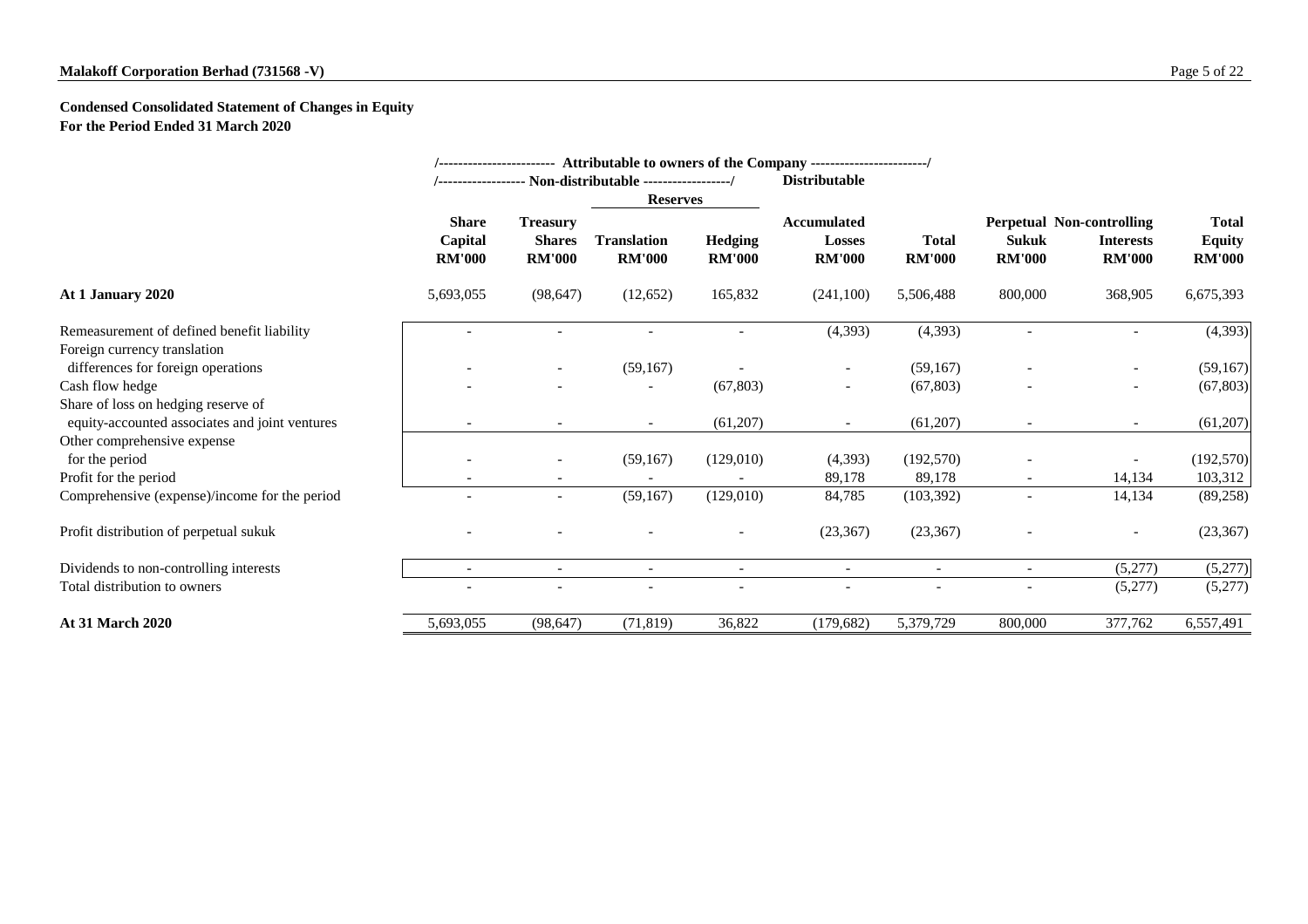## **Condensed Consolidated Statement of Changes in Equity For the Period Ended 31 March 2020**

|                                                |                                          | Attributable to owners of the Company ------------------------/<br>------------------------- |                                     |                                 |                                                      |                               |                               |                                                                       |                                                |  |
|------------------------------------------------|------------------------------------------|----------------------------------------------------------------------------------------------|-------------------------------------|---------------------------------|------------------------------------------------------|-------------------------------|-------------------------------|-----------------------------------------------------------------------|------------------------------------------------|--|
|                                                |                                          |                                                                                              |                                     |                                 | <b>Distributable</b>                                 |                               |                               |                                                                       |                                                |  |
|                                                |                                          |                                                                                              | <b>Reserves</b>                     |                                 |                                                      |                               |                               |                                                                       |                                                |  |
|                                                | <b>Share</b><br>Capital<br><b>RM'000</b> | <b>Treasury</b><br><b>Shares</b><br><b>RM'000</b>                                            | <b>Translation</b><br><b>RM'000</b> | <b>Hedging</b><br><b>RM'000</b> | <b>Accumulated</b><br><b>Losses</b><br><b>RM'000</b> | <b>Total</b><br><b>RM'000</b> | <b>Sukuk</b><br><b>RM'000</b> | <b>Perpetual Non-controlling</b><br><b>Interests</b><br><b>RM'000</b> | <b>Total</b><br><b>Equity</b><br><b>RM'000</b> |  |
| At 1 January 2019                              | 5,693,055                                | (97,606)                                                                                     | 3,650                               | 128,094                         | (82,620)                                             | 5,644,573                     | 800,000                       | 219,686                                                               | 6,664,259                                      |  |
| Foreign currency translation                   |                                          |                                                                                              |                                     |                                 |                                                      |                               |                               |                                                                       |                                                |  |
| differences for foreign operations             |                                          |                                                                                              | (6,659)                             |                                 |                                                      | (6,659)                       |                               |                                                                       | (6,659)                                        |  |
| Cash flow hedge                                |                                          |                                                                                              | $\overline{\phantom{a}}$            | (41,797)                        | $\sim$                                               | (41,797)                      |                               | $\overline{\phantom{a}}$                                              | (41, 797)                                      |  |
| Share of loss on hedging reserve of            |                                          |                                                                                              |                                     |                                 |                                                      |                               |                               |                                                                       |                                                |  |
| equity-accounted associates and joint ventures |                                          |                                                                                              | $\overline{\phantom{a}}$            | (15, 923)                       |                                                      | (15, 923)                     |                               | $\sim$                                                                | (15, 923)                                      |  |
| Other comprehensive expense                    |                                          |                                                                                              |                                     |                                 |                                                      |                               |                               |                                                                       |                                                |  |
| for the period                                 |                                          | $\overline{\phantom{a}}$                                                                     | (6,659)                             | (57, 720)                       |                                                      | (64, 379)                     |                               |                                                                       | (64, 379)                                      |  |
| Profit for the period                          |                                          | $\overline{\phantom{a}}$                                                                     |                                     |                                 | 67,004                                               | 67,004                        |                               | 12,614                                                                | 79,618                                         |  |
| Comprehensive (expense)/income for the period  |                                          | $\overline{\phantom{a}}$                                                                     | (6,659)                             | (57, 720)                       | 67,004                                               | 2,625                         |                               | 12,614                                                                | 15,239                                         |  |
| Profit distribution of perpetual sukuk         |                                          |                                                                                              | $\overline{\phantom{a}}$            |                                 | (23,018)                                             | (23,018)                      |                               | $\sim$                                                                | (23,018)                                       |  |
| Purchase of treasury shares                    |                                          | (295)                                                                                        |                                     |                                 |                                                      | (295)                         |                               |                                                                       | (295)                                          |  |
| <b>At 31 March 2019</b>                        | 5,693,055                                | (97, 901)                                                                                    | (3,009)                             | 70,374                          | (38, 634)                                            | 5,623,885                     | 800,000                       | 232,300                                                               | 6,656,185                                      |  |

The Condensed Consolidated Statements of Changes in Equity should be read in conjunction with the Audited Financial Statements for the financial year ended 31 December 2019 and the accompanying explanatory notes attached to the interim financial statements.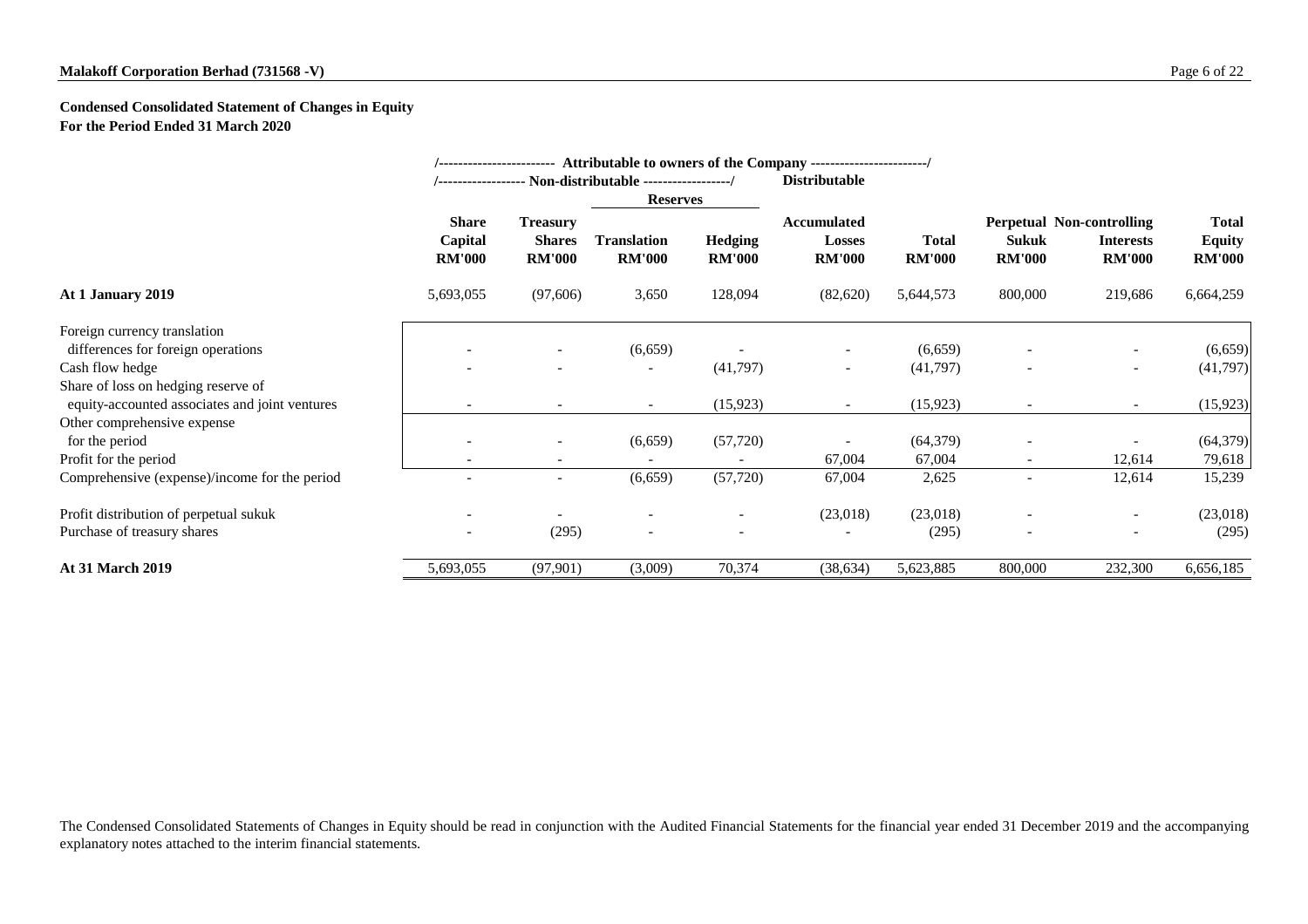# **Condensed Consolidated Statements of Cash Flows For the Period Ended 31 March 2020**

|                                                                                | 3 months<br>ended | 3 months<br>ended    |  |
|--------------------------------------------------------------------------------|-------------------|----------------------|--|
|                                                                                | 31.3.2020         | 31.3.2019            |  |
|                                                                                | <b>RM'000</b>     | <b>RM'000</b>        |  |
| <b>Cash flows from operating activities</b>                                    | (Unaudited)       | (Unaudited)          |  |
|                                                                                |                   |                      |  |
| <b>Profit before tax</b>                                                       |                   |                      |  |
| Continuing operations                                                          | 140,204           | 118,029              |  |
| Discontinued operations                                                        |                   | 13,413               |  |
|                                                                                | 140,204           | 131,442              |  |
|                                                                                |                   |                      |  |
| <b>Adjustments for:</b><br>Non-cash items                                      |                   |                      |  |
| Finance costs                                                                  | 315,841           | 287,628              |  |
| Finance income                                                                 | 190,419           | 235,617              |  |
|                                                                                | (49,118)          | (60,031)             |  |
| Share of loss of equity-accounted associates<br>and joint ventures, net of tax | (40, 824)         |                      |  |
| Operating profit before changes in working capital                             | 556,522           | (16, 496)<br>578,160 |  |
| Changes in working capital:                                                    |                   |                      |  |
| Net changes in current assets                                                  | 281,794           | 251,458              |  |
| Net changes in current liabilities                                             | (136, 158)        | (257, 615)           |  |
| Net changes in non-current liabilities                                         | (79, 325)         | 73,548               |  |
| <b>Cash generated from operations</b>                                          | 622,833           | 645,551              |  |
| Income taxes paid                                                              | (64,509)          | (106, 754)           |  |
| Net cash from operating activities                                             | 558,324           | 538,797              |  |
|                                                                                |                   |                      |  |
| <b>Cash flows from investing activities</b>                                    |                   |                      |  |
| Change in other investments                                                    | (848, 179)        | (536, 758)           |  |
| Dividends received from associates                                             | 3,913             |                      |  |
| Interest received                                                              | 45,742            | 45,052               |  |
| Other investment in redeemable cumulative convertible preference share         | (2,484)           | (2,290)              |  |
| Purchase of property, plant and equipment                                      | (128, 525)        | (26,902)             |  |
| Purchase of concession assets                                                  | (177)             |                      |  |
| Net cash used in investing activities                                          | (929, 710)        | (520, 898)           |  |
| <b>Cash flows from financing activities</b>                                    |                   |                      |  |
| Distribution to perpetual sukuk holder                                         | (23, 367)         | (23,018)             |  |
| Dividends paid to non-controlling interests                                    | (5,277)           |                      |  |
| Interest paid                                                                  | (240, 668)        | (252,066)            |  |
| Proceeds from redemption of preference shares                                  |                   | 8,455                |  |
| Purchase of treasury shares                                                    |                   | (295)                |  |
| Repayment of borrowings                                                        | (523, 282)        | (109, 152)           |  |
| Payment of lease liabilities                                                   | (3,436)           | (1,539)              |  |
| Net cash used in financing activities                                          | (796,030)         | (377, 615)           |  |
| Net decrease in cash and cash equivalents                                      | (1,167,416)       | (359,716)            |  |
| Cash and cash equivalents at beginning of the period                           | 2,745,389         | 1,515,147            |  |
| Cash and cash equivalents at end of the period                                 | 1,577,973         | 1,155,431            |  |
|                                                                                |                   |                      |  |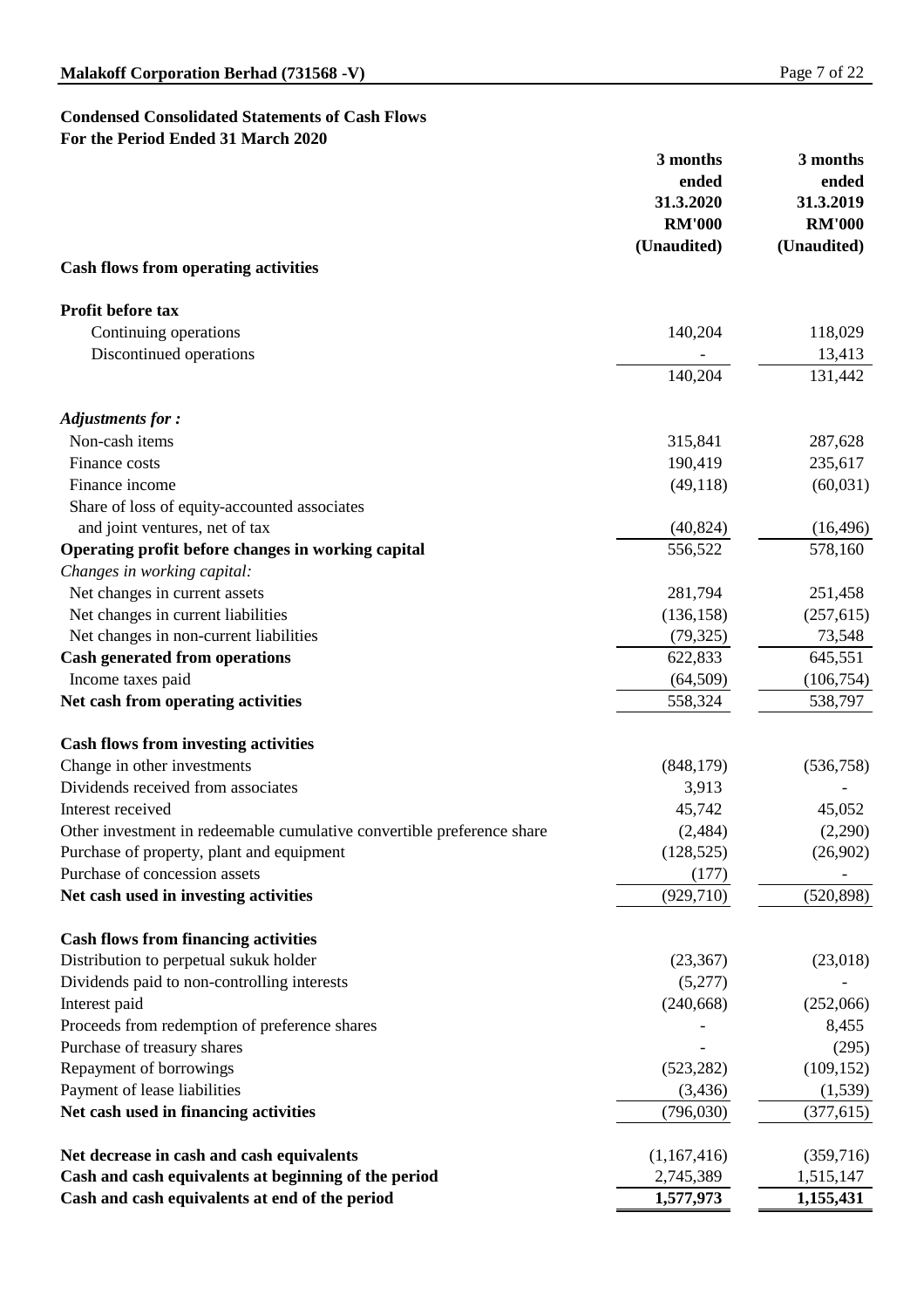## **Condensed Consolidated Statements of Cash Flows For the Period Ended 31 March 2020**

|                                                              | 3 months      | 3 months      |
|--------------------------------------------------------------|---------------|---------------|
|                                                              | ended         | ended         |
|                                                              | 31.3.2020     | 31.3.2019     |
|                                                              | <b>RM'000</b> | <b>RM'000</b> |
|                                                              | (Unaudited)   | (Unaudited)   |
| <b>Cash and cash equivalents comprise :</b>                  |               |               |
| Cash and bank balances                                       | 143,869       | 247,402       |
| Deposits with licensed banks and other licensed corporations | 1,434,104     | 908,029       |
|                                                              | 1,577,973     | 1,155,431     |

The Condensed Consolidated Statements of Cash Flows should be read in conjunction with the Audited Financial Statements for the financial year ended 31 December 2019 and the accompanying explanatory notes attached to the interim financial statements.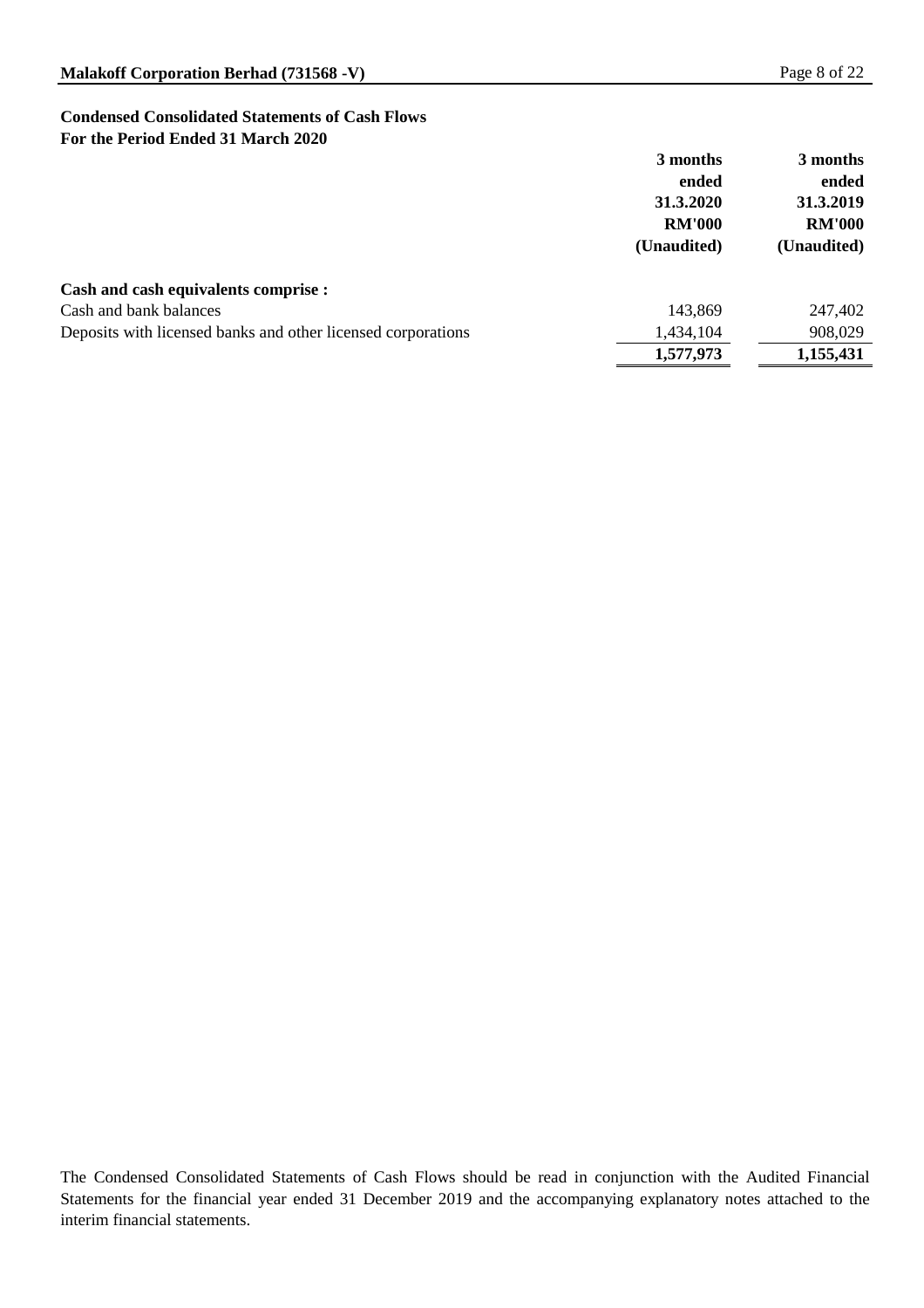#### **Notes to the interim financial statements**

#### **1. Basis of preparation**

The interim financial statements are unaudited and have been prepared in accordance with Malaysian Financial Reporting Standards ("MFRS") 134, Interim Financial Reporting and Appendix 9B (Part A) of the Listing Requirements of Bursa Malaysia Securities Berhad. The interim financial statements should be read in conjunction with the Group's annual audited financial statements for the financial year ended 31 December 2019 and the accompanying explanatory notes attached to the interim financial statements.

The audited financial statements of the Group for the financial year ended 31 December 2019 were prepared in accordance with MFRS, International Financial Reporting Standards and the requirements of the Companies Act 2016 in Malaysia.

The significant accounting policies adopted in these interim financial statements are consistent with those adopted in the annual audited financial statements for the financial year ended 31 December 2019, except the Group adopted the following Amendments to MFRSs effective for annual periods beginning on or after 1 January 2020 as follows:

- Amendments to MFRS 3, *Business Combinations Definition of a Business*
- Amendments to MFRS 101, *Presentation of Financial Statements* and MFRS 108, *Accounting Policies, Changes in Accounting Estimates and Errors – Definition of Material*
- Amendments to MFRS 9, *Financial Instruments*, MFRS 139, *Financial Instruments: Recognition and Measuremen*t and MFRS 7, *Financial Instruments: Disclosures – Interest Rate Benchmark Reform*

The adoption of the above did not have any material impact on the financial statements of the Group.

## **2. Audit qualification**

The report of the auditors on the Group's financial statements for the financial year ended 31 December 2019 was not subject to any qualification.

#### **3. Seasonal or cyclical factors**

The Group's operations have not been affected by seasonal or cyclical factors.

#### **4. Unusual items**

 There was no unusual item affecting assets, liabilities, equity, net income or cash flows of the Group during the current quarter under review because of its nature, size and incidence.

#### **5. Changes in estimates**

 There was no material change in financial estimates made in prior financial year that could materially affect the current interim results.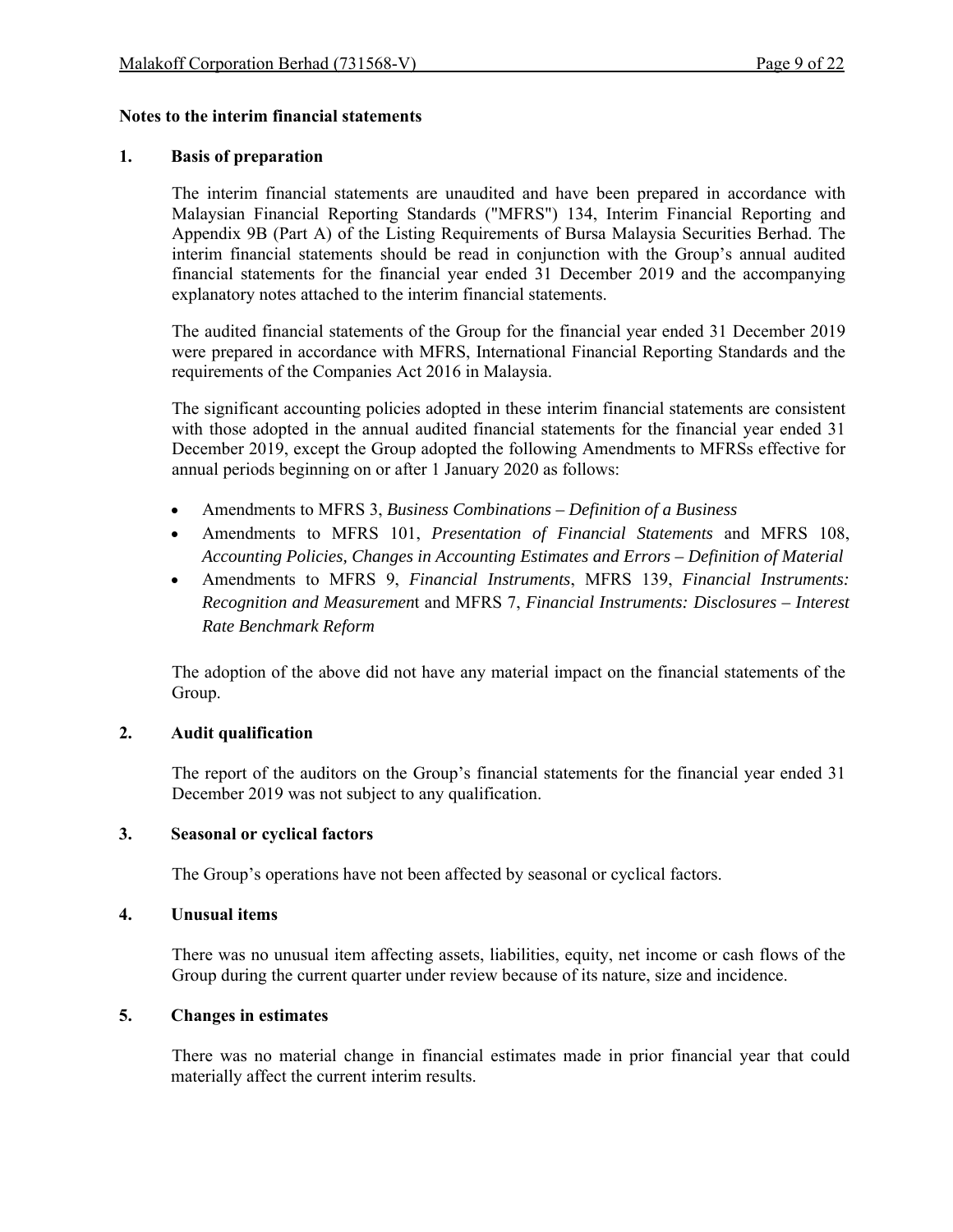#### **6. Debt and equity securities**

There was no issuance, cancellation, repurchase, resale and repayment of debt and equity securities during the current quarter except for the scheduled repayment of Tanjung Bin Energy Issuer Berhad's Sukuk Murabahah of RM40.0 million.

#### **7. Dividends paid**

There was no dividend paid during the current quarter ended 31 March 2020.

### **8. Segment reporting**

The Group's segmental reporting for the financial period ended 31 March 2020 is as follows:

|                              | Local<br><b>RM'000</b> | Foreign<br><b>RM'000</b> | <b>Elimination</b><br><b>RM'000</b> | <b>Total</b><br><b>RM'000</b> |
|------------------------------|------------------------|--------------------------|-------------------------------------|-------------------------------|
| <b>Continuing operations</b> |                        |                          |                                     |                               |
| Revenue from external        |                        |                          |                                     |                               |
| customers                    | 1,773,479              | 494                      |                                     | 1,773,973                     |
| Inter-segment revenue        | 384,688                | 3,913                    | (388, 601)                          |                               |
| <b>Total segment revenue</b> | 2,158,167              | 4,407                    | (388, 601)                          | 1,773,973                     |
|                              |                        |                          |                                     |                               |
| <b>Profit after tax</b>      | 253,105                | (476)                    | (149,317)                           | 103,312                       |

The Group's segmental reporting for the corresponding financial period ended 31 March 2019 is as follows:

|                                                               | Local<br><b>RM'000</b> | Foreign<br><b>RM'000</b> | <b>Elimination</b><br><b>RM'000</b> | <b>Total</b><br><b>RM'000</b> |
|---------------------------------------------------------------|------------------------|--------------------------|-------------------------------------|-------------------------------|
| <b>Continuing operations</b>                                  |                        |                          |                                     |                               |
| Revenue from external<br>customers                            | 1,966,908              | 700                      |                                     | 1,967,608                     |
| Inter-segment revenue                                         | 191,327                |                          | (191, 327)                          |                               |
|                                                               | 2,158,235              | 700                      | (191, 327)                          | 1,967,608                     |
| Discontinued operations <sup>^</sup><br>Revenue from external |                        |                          |                                     |                               |
| customer                                                      |                        | 39,737                   |                                     | 39,737                        |
|                                                               |                        | 39,737                   |                                     | 39,737                        |
| <b>Total segment revenue</b>                                  | 2,158,235              | 40,437                   | (191, 327)                          | 2,007,345                     |
| <b>Profit after tax from:</b>                                 |                        |                          |                                     |                               |
| Continuing operations                                         | 76,904                 | (7,620)                  | (2,053)                             | 67,231                        |
| Discontinued operations                                       |                        | 13,929                   | (1, 542)                            | 12,387                        |
|                                                               | 76,904                 | 6,309                    | (3,595)                             | 79,618                        |

*^ Malakoff Australia Pty. Ltd ("MAPL") group's financial results are presented as discontinued operations following disposal of 50% participating interest in the unincorporated joint venture of the Macarthur Wind Farm in Australia held by Malakoff Macarthur Pty Limited that was completed on 18 December 2019. Details are disclosed in Note 16.*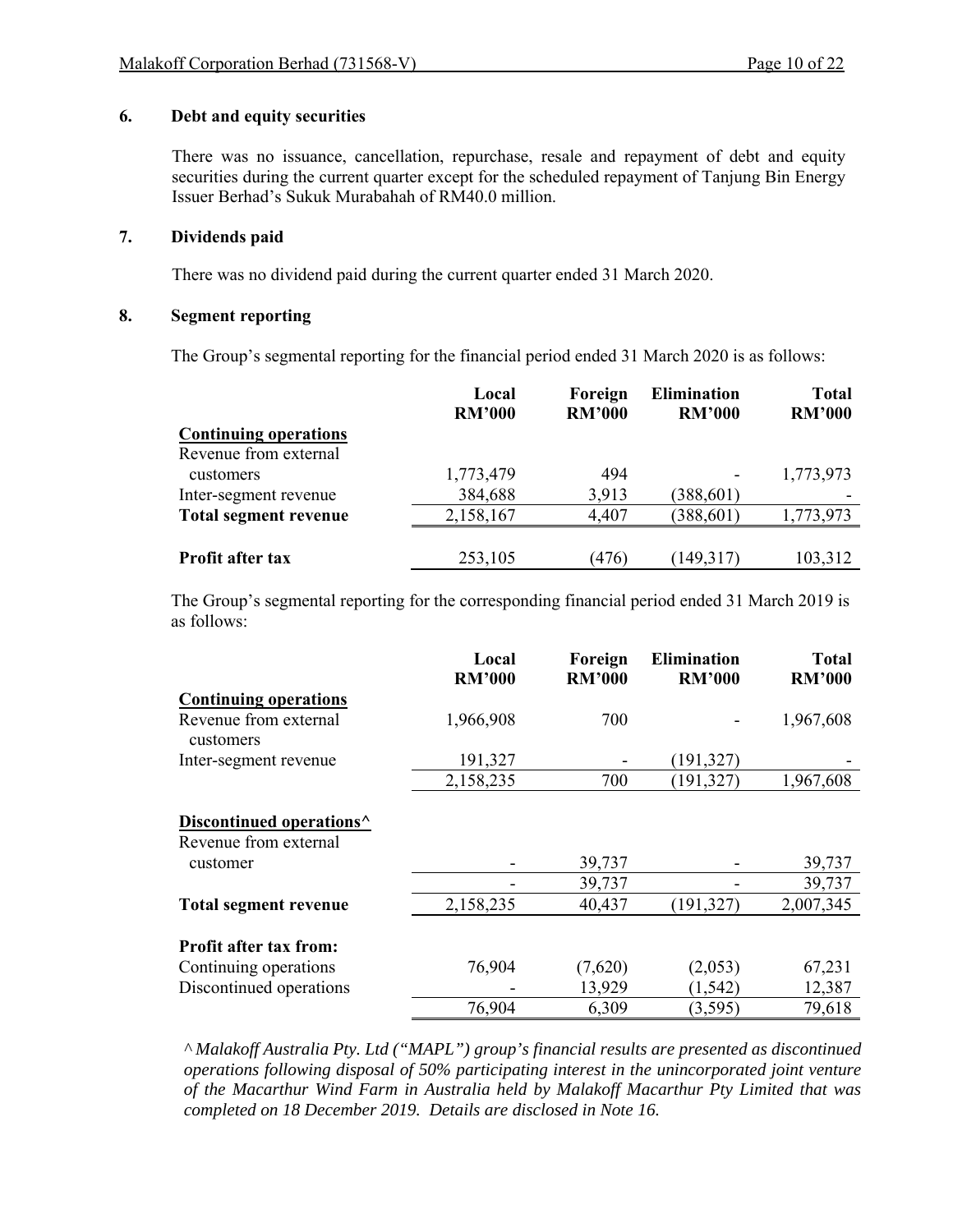## **9. Property, plant and equipment**

 There was no valuation of property, plant and equipment during the current quarter ended 31 March 2020 except for the amounts carried forward pertaining to certain Group properties that had been revalued in the past.

#### **10. Events subsequent to the end of current interim period**

The Covid-19 pandemic was announced by the World Health Organisation in March 2020 given the outbreak of the virus in countries across the world including Malaysia. The Covid-19 pandemic had adversely affected the economy and by extension business concerns.

However, the impact of the pandemic was not material to the Group's operations and results for the period ended 31 March 2020.

As at the date of the announcement, the Covid-19 situation is still evolving. The Group is actively monitoring and managing the Group's operations to minimise its impact to the Group's operations and earnings.

#### **11. Changes in composition of the Group**

There was no change in the composition of the Group during the current quarter ended 31 March 2020.

#### **12. Assets classified as held for sale**

On 11 December 2019, Port Dickson Power Berhad ("PDP"), a wholly-owned subsidiary of the Company, entered into a Sale and Purchase Agreement ("SPA") with Pacific Energy Company Limited, Nigeria to dispose four (4) units of used gas turbines and generators, related auxiliaries and spare parts (collectively referred to as "power plant assets") for a cash consideration of USD19 million.

Barring unforeseen circumstances, the disposal of the power plant assets is expected to be completed by the fourth quarter of 2020. Accordingly, these power plant assets are reclassified as current assets in accordance with MFRS 5, *Non-Current Assets Held for Sale* and *Discontinued Operations* effective fourth quarter of 2019*.*

#### **13. Changes in contingent liabilities or contingent assets**

There was no change in contingent liabilities or contingent assets since the last audited financial statements for the financial year ended 31 December 2019 except for the following bank guarantees issued to third parties:

|                          | 31.3.2020<br>RM'mil | 31.12.2019<br>RM'mil |
|--------------------------|---------------------|----------------------|
| Company and subsidiaries | 481.3               | 467.5                |

These guarantees mainly consist of performance bonds and security deposits for projects.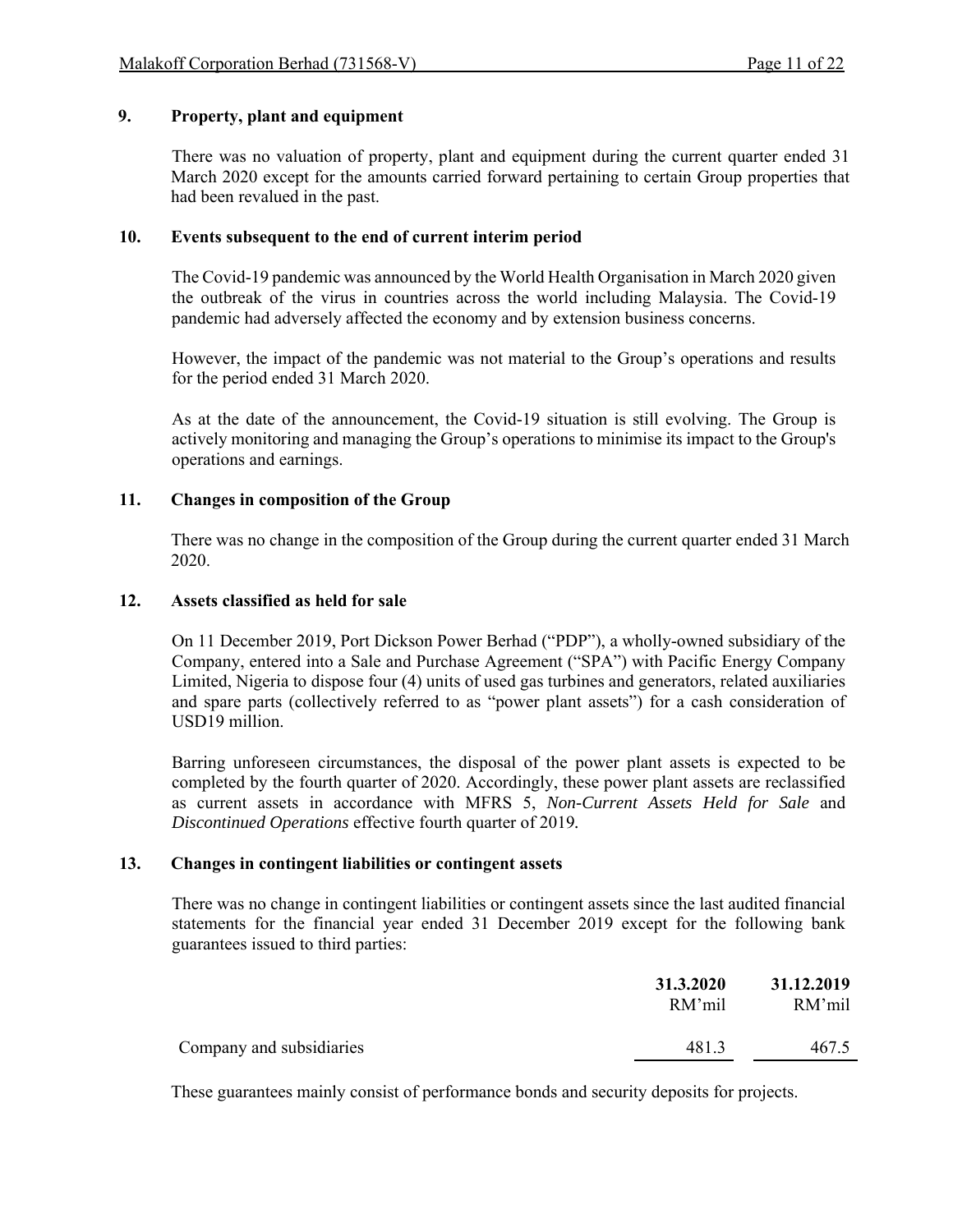#### **14. Capital commitments**

Capital commitments of the Group not provided for in the interim financial report are as follows:

|                                          | 31.3.2020<br>RM'mil | 31.12.2019<br>RM'mil |
|------------------------------------------|---------------------|----------------------|
| Property, plant and equipment:           |                     |                      |
| Authorised and contracted for            | 7.7                 | 106.8                |
| Authorised but not contracted for        | 493.8               | 510.7                |
|                                          | 501.5               | 617.5                |
| 15.<br><b>Related party transactions</b> |                     |                      |
|                                          | 31.3.2020           | 31.3.2019            |
|                                          | RM'mil              | RM'mil               |
| Associated company:                      |                     |                      |
| Interest income on unsecured             |                     |                      |
| subordinated loan notes                  | 6.1                 | 8.3                  |

#### **16. Comparative figures**

On 18 December 2019, Skyfirst Power Sdn. Bhd., a wholly-owned indirect subsidiary of the Company had completed the disposal of its entire 50% participating interest in the unincorporated joint venture of the Macarthur Wind Farm in Australia held by Malakoff Wind Macarthur Pty. Limited. The segment was not a discontinued operation as at 31 March 2019, hence the comparative consolidated statements of profit or loss and other comprehensive income have been restated to conform with current year presentation. There is no impact on the profit or loss or retained earnings from this reclassification. The discontinued operations are presented separately from continuing operations as follows:

|                                |           |           | <b>Cumulative</b> | <b>Cumulative</b> |
|--------------------------------|-----------|-----------|-------------------|-------------------|
|                                | 3 months  | 3 months  | 3 months          | 3 months          |
|                                | ended     | ended     | ended             | ended             |
|                                | 31.3.2020 | 31.3.2019 | 31.3.2020         | 31.3.2019         |
|                                | RM'000    | RM'000    | RM'000            | RM'000            |
| <b>Discontinued operations</b> |           |           |                   |                   |
| Revenue                        |           | 39,737    |                   | 39,737            |
| Cost of sales                  |           |           |                   |                   |
| Gross profit                   |           | 39,737    |                   | 39,737            |
| Other income                   |           | 196       |                   | 196               |
| Administrative expenses        |           | (788)     |                   | (788)             |
| Other operating expenses       |           | (2,280)   |                   | (2,280)           |
| Results from operating         |           |           |                   |                   |
| activities                     |           | 36,865    |                   | 36,865            |
| Finance income                 |           | 146       |                   | 146               |
| Finance costs                  |           | (23, 598) |                   | (23, 598)         |
| Profit before tax              |           | 13,413    |                   | 13,413            |
| Income tax                     |           |           |                   |                   |
| expense                        |           | (1,026)   |                   | (1,026)           |
| Profit from discontinued       |           |           |                   |                   |
| operations                     |           | 12,387    |                   | 12,387            |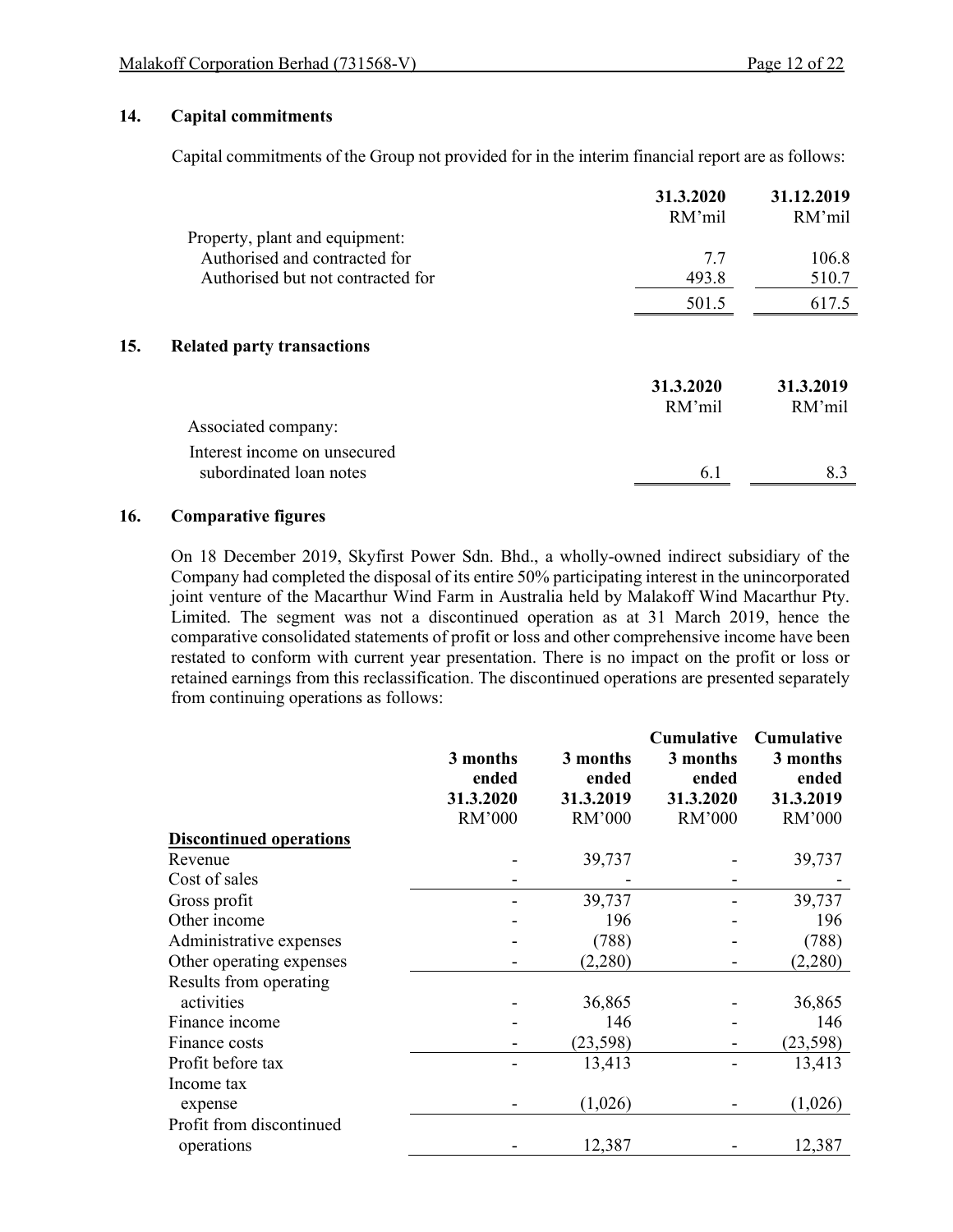|                                | 3 months<br>ended<br>31.3.2020<br>RM'000 | 3 months<br>ended<br>31.3.2019<br>RM'000 | <b>Cumulative</b><br>3 months<br>ended<br>31.3.2020<br>RM'000 | <b>Cumulative</b><br>3 months<br>ended<br>31.3.2019<br>RM'000 |
|--------------------------------|------------------------------------------|------------------------------------------|---------------------------------------------------------------|---------------------------------------------------------------|
| <b>Discontinued operations</b> |                                          |                                          |                                                               |                                                               |
| (cont'd)                       |                                          |                                          |                                                               |                                                               |
| Other comprehensive            |                                          |                                          |                                                               |                                                               |
| expense, net of tax            |                                          |                                          |                                                               |                                                               |
| Items that may be              |                                          |                                          |                                                               |                                                               |
| reclassified subsequently to   |                                          |                                          |                                                               |                                                               |
| profit or loss                 |                                          |                                          |                                                               |                                                               |
| Cash flow hedge                |                                          | (27, 938)                                |                                                               | (27, 938)                                                     |
| Foreign currency translation   |                                          |                                          |                                                               |                                                               |
| differences for foreign        |                                          |                                          |                                                               |                                                               |
| operations                     |                                          | (1, 814)                                 |                                                               | (1,814)                                                       |
| Other comprehensive            |                                          |                                          |                                                               |                                                               |
| expense, net of tax from       |                                          |                                          |                                                               |                                                               |
| discontinued operations        |                                          | (29, 752)                                |                                                               | (29, 752)                                                     |
| Total comprehensive            |                                          |                                          |                                                               |                                                               |
| expense for the period from    |                                          |                                          |                                                               |                                                               |
| discontinued operations        |                                          | (17, 365)                                |                                                               | (17,365)                                                      |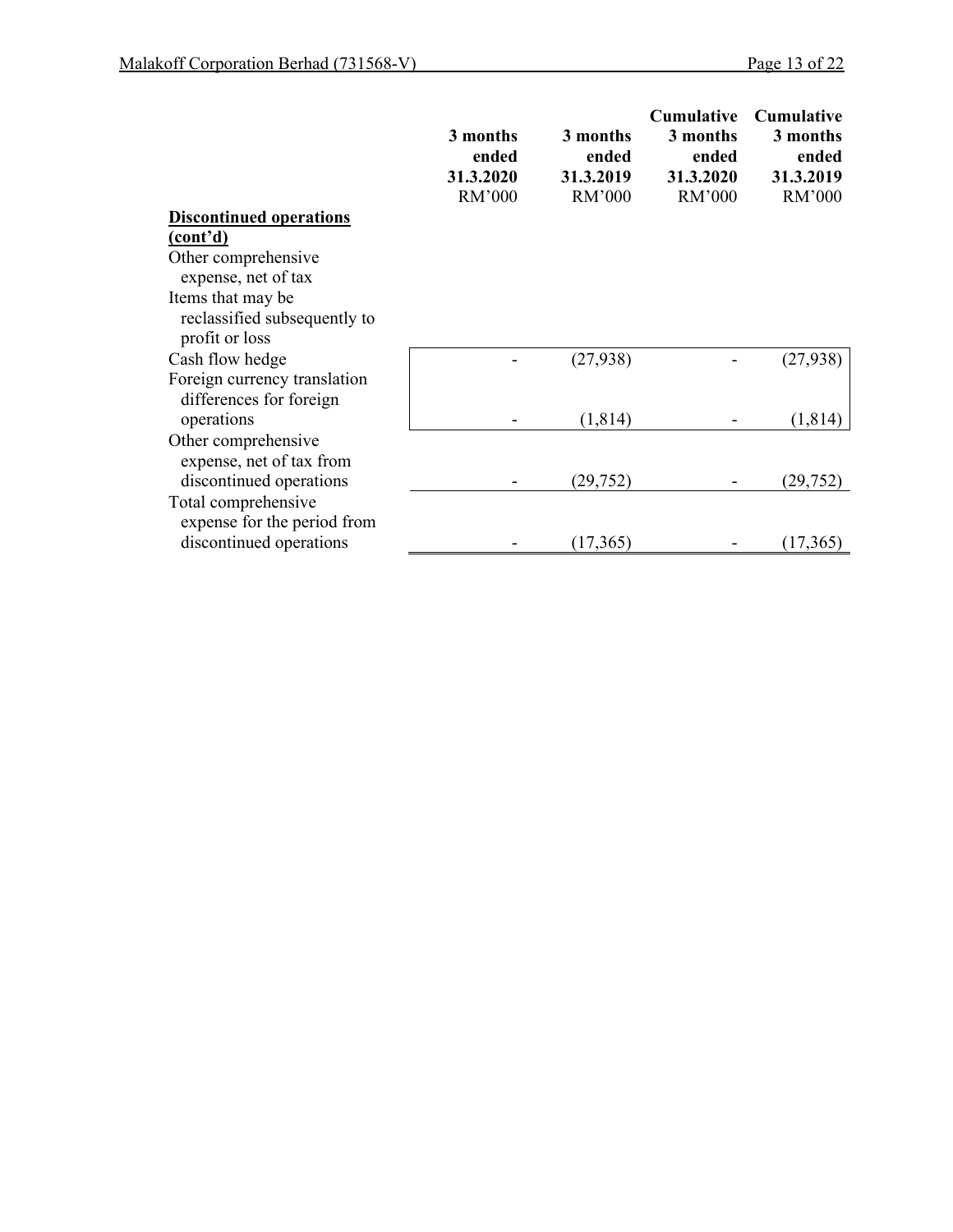#### **Additional information required by the Bursa Securities Listing Requirements**

#### **17. Review of performance**

The performance review for the corresponding quarter ended 31 March 2019 includes Malakoff Australia Pty. Ltd ("MAPL") group's financial results presented as discontinued operations, disclosed in Note 16.

## **Quarter 1, 2020 vs Quarter 1, 2019**

For the quarter ended 31 March 2020, the Group recorded RM1,774.0 million in revenue, a decrease of 11.6% from RM2,007.3 million reported in the corresponding quarter ended 31 March 2019, primarily due to lower energy payment recorded given the decline in applicable coal price ("ACP") at Tanjung Bin Power Sdn. Bhd. ("TBP") and Tanjung Bin Energy Sdn. Bhd. ("TBE") as well as decrease in despatch factor at Segari Energy Ventures Sdn. Bhd. ("SEV") and Prai Power Sdn. Bhd. ("PPSB") gas plants following scheduled outage maintenance works. However, these were partially moderated by revenue contribution from newly acquired subsidiary, Alam Flora Sdn. Bhd. ("AFSB"), the acquisition of which was completed on 5 December 2019.

Conversely, the Group recorded higher profit before taxation of RM140.2 million, an increase of 6.7% from RM131.4 million reported in the corresponding quarter ended 31 March 2019, primarily attributed to contribution from AFSB, lower operations and maintenance costs and higher contributions from investments in associates subsequent to the completion of 12% additional interest in Shuaibah IWPP on 12 September 2019 and absence of share of losses from 40%-owned Kapar Energy Ventures Sdn Bhd ("KEV") as a result of provisions made up to the carrying amount of investment in KEV as at 31 December 2019. These were partially offset by lower fuel margin recorded at TBE impacted by the decline in ACP, lower daily utilisation payment ("DUP") at TBP upon scheduled reduction in tariff under the existing Purchase Power Agreement ("PPA") on 28 September 2019 and absence of contribution from MAPL following disposal of the Group's investment in MAPL on 18 December 2019.

#### **18. Variation of results against immediate preceding quarter**

## **Quarter 1, 2020 vs Quarter 4, 2019**

 The Group recorded higher profit before taxation of RM140.2 million in the current quarter compared with 137.7 million in the immediate preceding quarter, primarily due to higher contributions from TBP and TBE coal plants, absence of net impairment loss on carrying value of investment in KEV and absence of share of losses from KEV as a result of provisions made up to the carrying amount of investment in KEV as at 31 December 2019. These were partially offset by the absence of one-off gain from the disposal of the Group's investment in MAPL.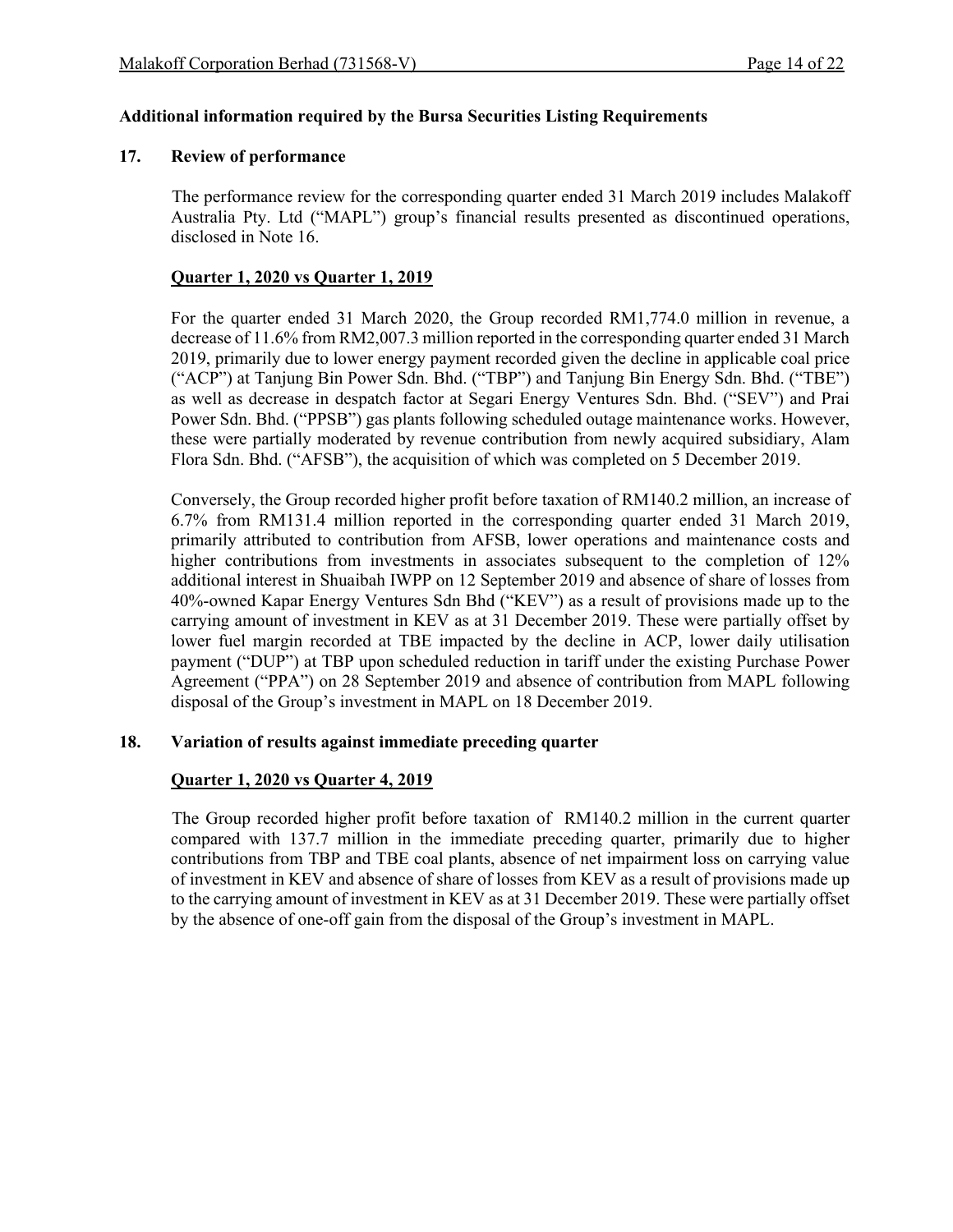### **19. Current prospects**

Global economic conditions have weakened significantly. Measures to contain the Covid-19 pandemic have disrupted economic activity across most economies. Recent indicators show that the global economy is already contracting, with global growth projected to be negative for the year. Growth prospects should improve in 2021 with the expected containment of the pandemic.

For Malaysia, domestic economic conditions have similarly been affected by the pandemic. Widespread containment measures globally, international border closures and the consequent weak external demand environment will exert a larger drag on domestic economic activity. The Movement Control Order ("MCO"), while necessary to contain the spread of the virus, has also constrained production capacity and spending. The outlook for growth continues to be subject to a high degree of uncertainty, particularly with respect to developments surrounding the pandemic. *(Source: Excerpts from Bank Negara Malaysia's Monetary Policy Statement issued on 5 May 2020)*

Notwithstanding the slowdown, the Group continues to provide its services to support the economy as an essential services provider. Our power plants and waste collection services continue to operate as usual. However, the MCO induced reduction in demand for electricity has affected the dispatch of electricity during the period. This had resulted in lower revenue from energy payment but capacity payment remained intact for the power plants. The Group will continue to adapt to the new normal arising from the pandemic whilst continuing to execute its strategic initiatives to achieve operational excellence, sustainable growth and strengthen its fundamentals.

In addition to its on-going solid waste management activities, Alam Flora Sdn. Bhd. ("Alam Flora") has been actively involved in sanitisation and disinfection services around Kuala Lumpur, Putrajaya and Pahang as part of the government's efforts to contain the spread of Covid-19. Alam Flora is actively exploring other sustainable projects including actively promoting awareness in E-Waste Collection and has set up two E-Waste drop off points within the Klang Valley area.

The Group will continue to seek opportunities to expand its Renewable Energy capacity such as the rooftop solar, mini hydro and biogas projects. Development activities for the recently awarded 2.4MW biogas plant in Kota Tinggi, Johor and the 55MW small hydro projects are progressing according to approved timelines.

Based on the foregoing, the Group expects performance to remain satisfactory for the financial year ending 31 December 2020.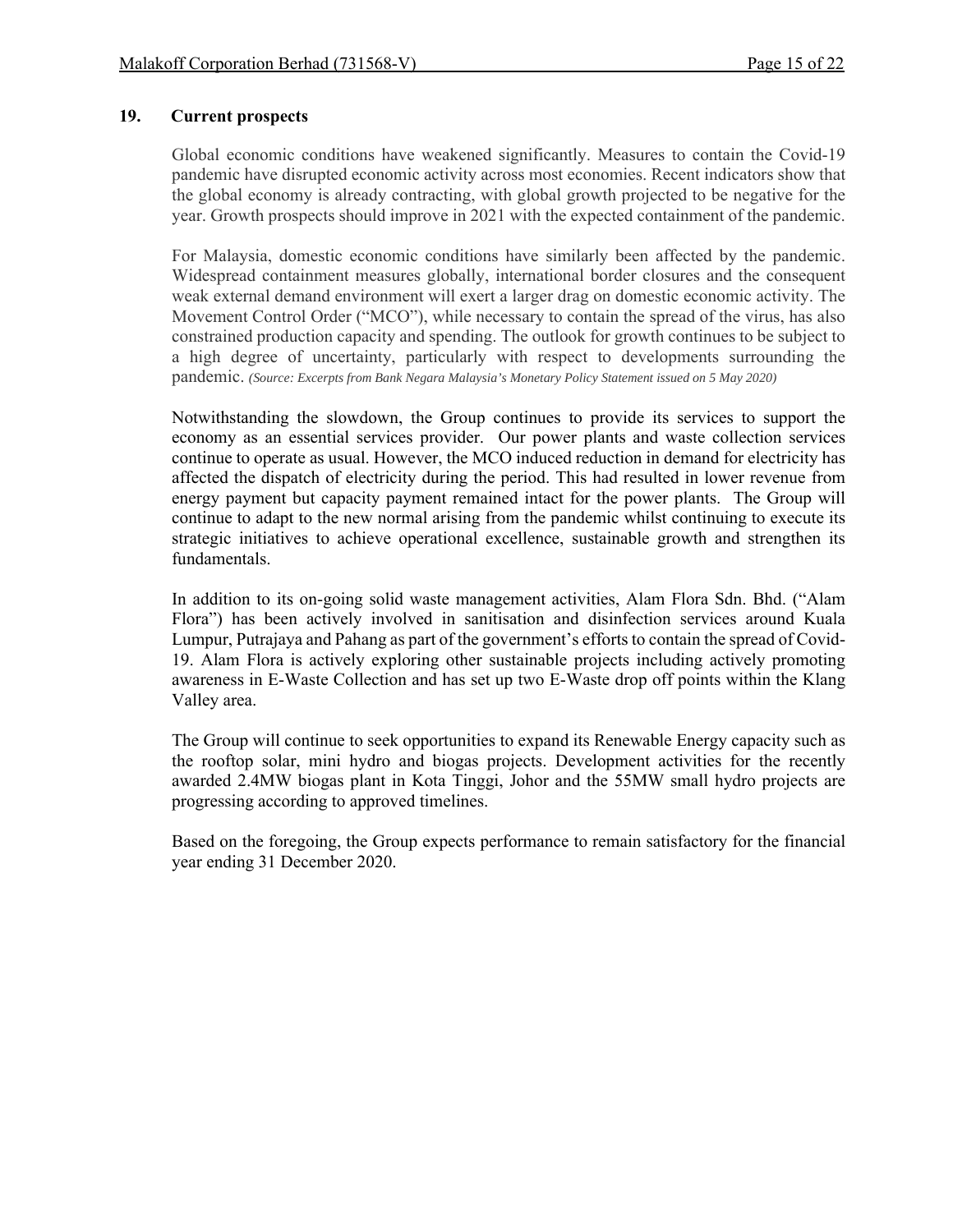## **20. Profit before tax**

Profit before tax is stated after (crediting)/charging the following items:

|                       | 3 months<br>ended<br>31.3.2020<br>RM'mil | 3 months<br>ended<br>31.3.2019<br>RM'mil | <b>Cumulative</b><br>3 months<br>ended<br>31.3.2020<br>RM'mil | <b>Cumulative</b><br>3 months<br>ended<br>31.3.2019<br>RM'mil |
|-----------------------|------------------------------------------|------------------------------------------|---------------------------------------------------------------|---------------------------------------------------------------|
| Finance income        | (49.1)                                   | (60.0)                                   | (49.1)                                                        | (60.0)                                                        |
| Finance costs         | 190.4                                    | 235.6                                    | 190.4                                                         | 235.6                                                         |
| Depreciation          | 216.4                                    | 211.0                                    | 216.4                                                         | 211.0                                                         |
| Amortisation of       |                                          |                                          |                                                               |                                                               |
| intangibles assets    | 81.2                                     | 70.6                                     | 81.2                                                          | 70.6                                                          |
| Impairment loss on    |                                          |                                          |                                                               |                                                               |
| financial instruments | 6.1                                      |                                          | 6.1                                                           |                                                               |
| Property, plant and   |                                          |                                          |                                                               |                                                               |
| equipment written off | 2.1                                      |                                          | 2.1                                                           |                                                               |
| Net foreign           |                                          |                                          |                                                               |                                                               |
| exchange loss         | 0.1                                      | 0.2                                      | 0.1                                                           | 0.2                                                           |

## **21. Profit forecast or profit guarantee**

The Group did not issue any profit forecast or profit guarantee for the current quarter.

## **22. Tax expense**

|                      | 3 months<br>ended<br>31.3.2020<br>RM'mil | 3 months<br>ended<br>31.3.2019<br>RM'mil | Cumulative<br>3 months<br>ended<br>31.3.2020<br>RM'mil | Cumulative<br>3 months<br>ended<br>31.3.2019<br>RM'mil |
|----------------------|------------------------------------------|------------------------------------------|--------------------------------------------------------|--------------------------------------------------------|
| Current tax expense  | 65.2                                     | 117.1                                    | 65.2                                                   | 117.1                                                  |
| Deferred tax expense | (28.3)                                   | (65.3)                                   | (28.3)                                                 | (65.3)                                                 |
| Total tax expense    | 36.9                                     | 51.8                                     | 36.9                                                   | 51.8                                                   |

The Group's effective tax rate for the current period was higher than the statutory income tax rate due to certain expenses not deductible for tax purposes.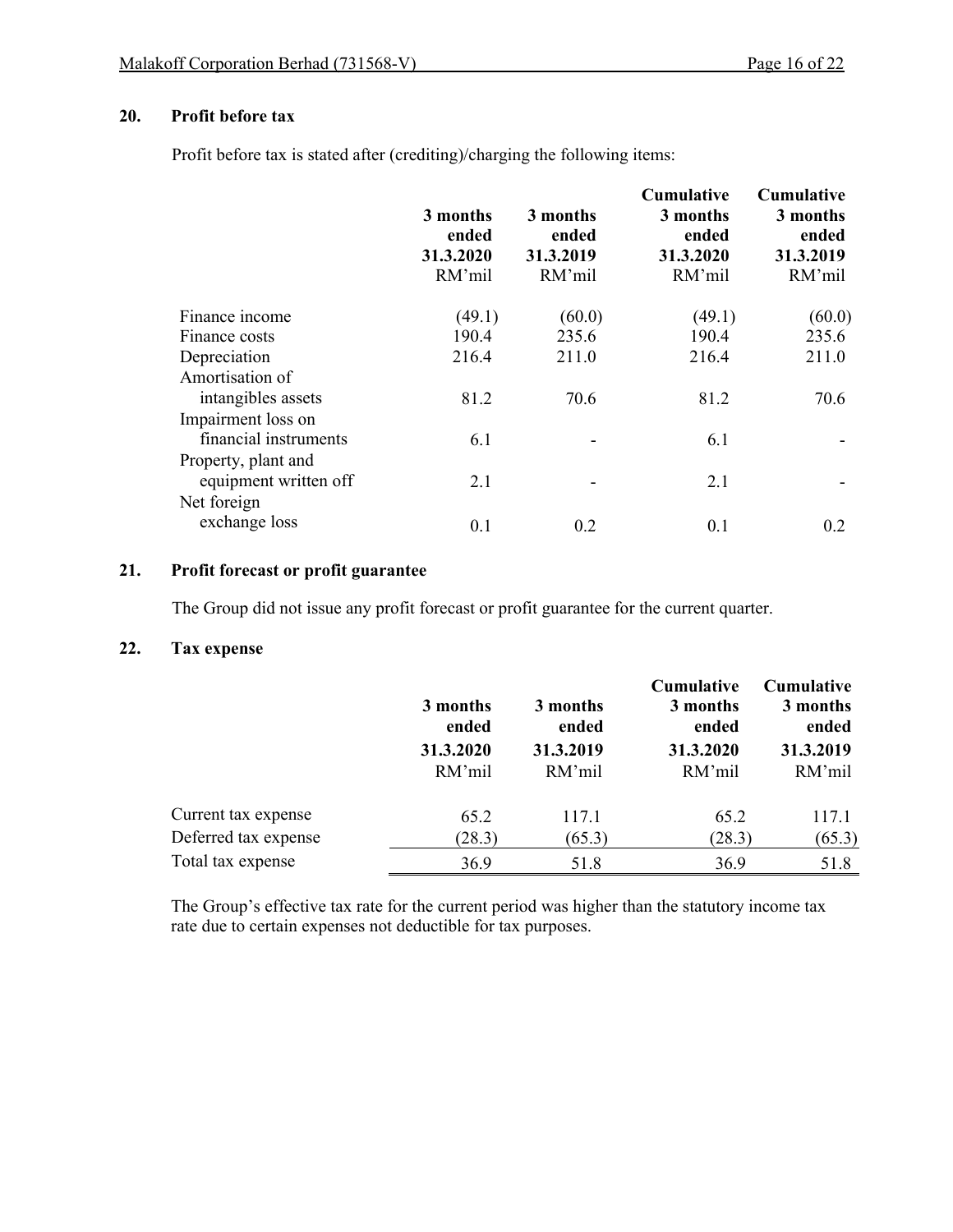**31.3.2020** 

#### **23. Borrowings**

|                                       | 31.3.2020<br>RM'mil | 31.12.2019<br>RM'mil |
|---------------------------------------|---------------------|----------------------|
| Current                               |                     |                      |
| Secured<br>$\overline{\phantom{a}}$   | 1,480.2             | 1,509.0              |
| Non-current                           |                     |                      |
| Secured<br>$\overline{\phantom{a}}$   | 10,461.2            | 10,859.1             |
| Unsecured<br>$\overline{\phantom{a}}$ | 30.0                | 30.0                 |
|                                       | 10,491.2            | 10,889.1             |
|                                       | 11,971.4            | 12,398.1             |
|                                       |                     |                      |

The breakdown of Group borrowings by currency is as follows:

|                     | 31.3.2020<br>RM'mil | 31.12.2019<br>RM'mil |
|---------------------|---------------------|----------------------|
| Functional currency |                     |                      |
| $- RM$              | 11,660.9            | 11,716.3             |
| - AUD               |                     | 387.1                |
| - USD               | 310.5               | 294.7                |
|                     | 11,971.4            | 12,398.1             |

#### **24. Changes in material litigation**

*i) Proceedings by the Public Prosecutor of Algeria against Almiyah Attilemcania SpA ("AAS")* 

In 2009, it was discovered that there was a considerable gap between the value of the delivered equipment received as per the invoices declared to the customs and the value of the milestone payments made by AAS, to the supplier cum contractor ("Invoice Gap"). AAS wrote to the supplier cum contractor requesting for clarification as they are responsible to resolve tax and customs issues. The Invoice Gap however was not resolved by the supplier cum contractor and the Algerian Customs then initiated investigations and thereafter a charge was filed against AAS in respect of repression of foreign exchange regulations.

On 4 September 2014, AAS was charged in the Court of Ghazouet in the district of Tlemcen, Algeria, for an alleged breach of foreign exchange regulations concerning a sum of USD26.9 million. The Group holds an indirect effective interest of 35.7% in AAS via Tlemcen Desalination Investment Company SAS ("TDIC"), an indirect subsidiary of Malakoff International Limited.

The Court had on 24 December 2014 convicted AAS and had subsequently imposed a penalty of DZD3,929,038,151 (approximately RM148.3 million at the exchange rate of RM1: DZD26.5) ("Penalty"). The Group's liability arising from the Penalty, in proportion to the Group's 35.7% effective interest in AAS via TDIC, which may impact the profit of the Group, amounts to DZD1,402,666,620 (approximately RM52.9 million). The Court of Appeal upheld the decision and the Penalty imposed by the Court on 2 March 2016.

Notwithstanding the decision of the Court, AAS has been advised by its solicitor, Maitre Hadjer Becha, an attorney admitted to the Algerian Supreme Court, that the Penalty would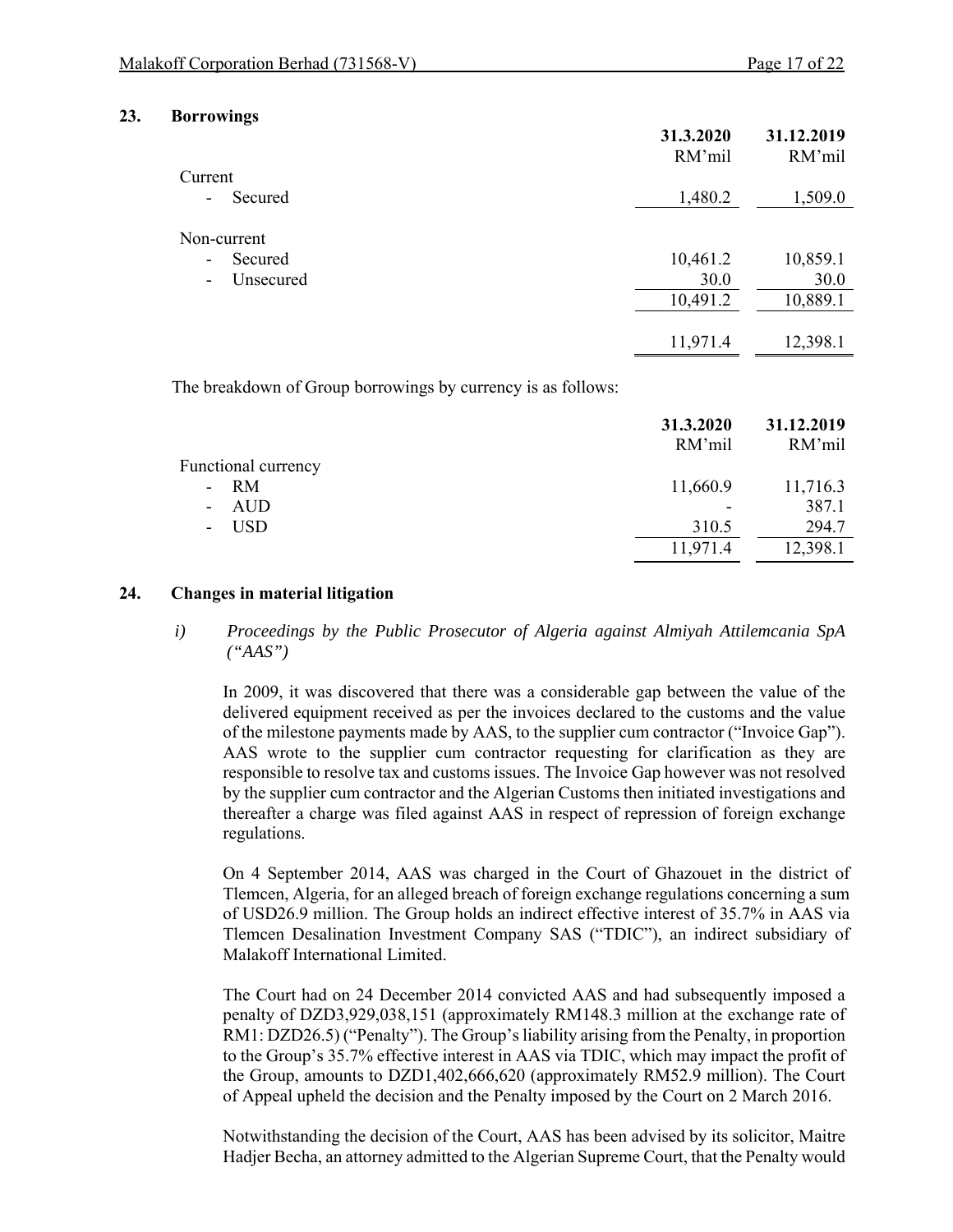not be enforced until the exhaustion of all rights to appeal by AAS in respect of the proceedings.

In 2016, the Group's carrying amount of investment in AAS has been fully provided in respect of the foregoing.

AAS' solicitors had informed on 30 December 2019, that to date, the appeal has not yet been assigned to any chamber and therefore no hearing date has been scheduled.

*ii) Request for Arbitration under International Chamber of Commerce International Court of Arbitration ("ICC") filed by Algerian Energy Company SPA ("AEC" or "Claimant") against (1) Tlemcen Desalination Investment Company SAS ("TDIC"), (2) Hyflux Limited ("Hyflux") and (3) Malakoff Corporation Berhad ("MCB" or "Company") in relation to the Souk Tleta seawater desalination plant in the district of Tlemcen, Algeria ("Plant")* 

On 19 March 2019, AEC had filed a Request for Arbitration ("Request") at ICC, Paris, against TDIC, Hyflux and MCB (collectively referred to as "Respondents") in relation to the Water Purchase Agreement ("WPA") dated 9 December 2007, Framework Agreement of December 2007 ("FA"), Joint Venture Agreement dated 28 March 2007 ("JVA") and Dispute Resolution Protocol dated 9 December 2007 ("DRP") (collectively referred to as "Contract Documents").

In the Request, the Claimant has alleged, amongst others, that the Respondents:

- a) are liable for breaches and negligence in the design, operation and maintenance of the Plant; and
- b) wrongly objected to the termination of the WPA, transfer of shares to AEC and carrying out of technical audit under the FA.

In this regard, the reliefs sought by the Claimant from the arbitral tribunal include, inter alia:

- a) a declaration that the Respondents have breached their contractual obligations under the contracts between the parties, in particular the Contract Documents;
- b) an order that the WPA was validly terminated for events of default;
- c) an order for TDIC to transfer its shares in Almiyah Attilemcania SpA ("AAS"), the project company, to AEC at the price of 1 Algerian Dinar;
- d) an order for the Respondents to indemnify AEC for damages incurred as a result of their breaches, estimated on an interim basis at 80 Million Euro;
- e) an order for the Respondents to pay all the costs for the Plant rehabilitation to be completed by a third party to be selected by AEC; and
- f) an order for the Respondents to guarantee the payment or reimburse the fine of 3,929 million Algerian Dinar (imposed on AAS by Algerian courts and currently pending outcome of AAS' appeal at Algerian Supreme Court).

MCB has appointed international arbitration lawyers in Paris and Kuala Lumpur to advise on the Request and take the necessary steps to defend its position and vigorously challenge AEC's claims in the ICC arbitration, and possibly counterclaim against AEC.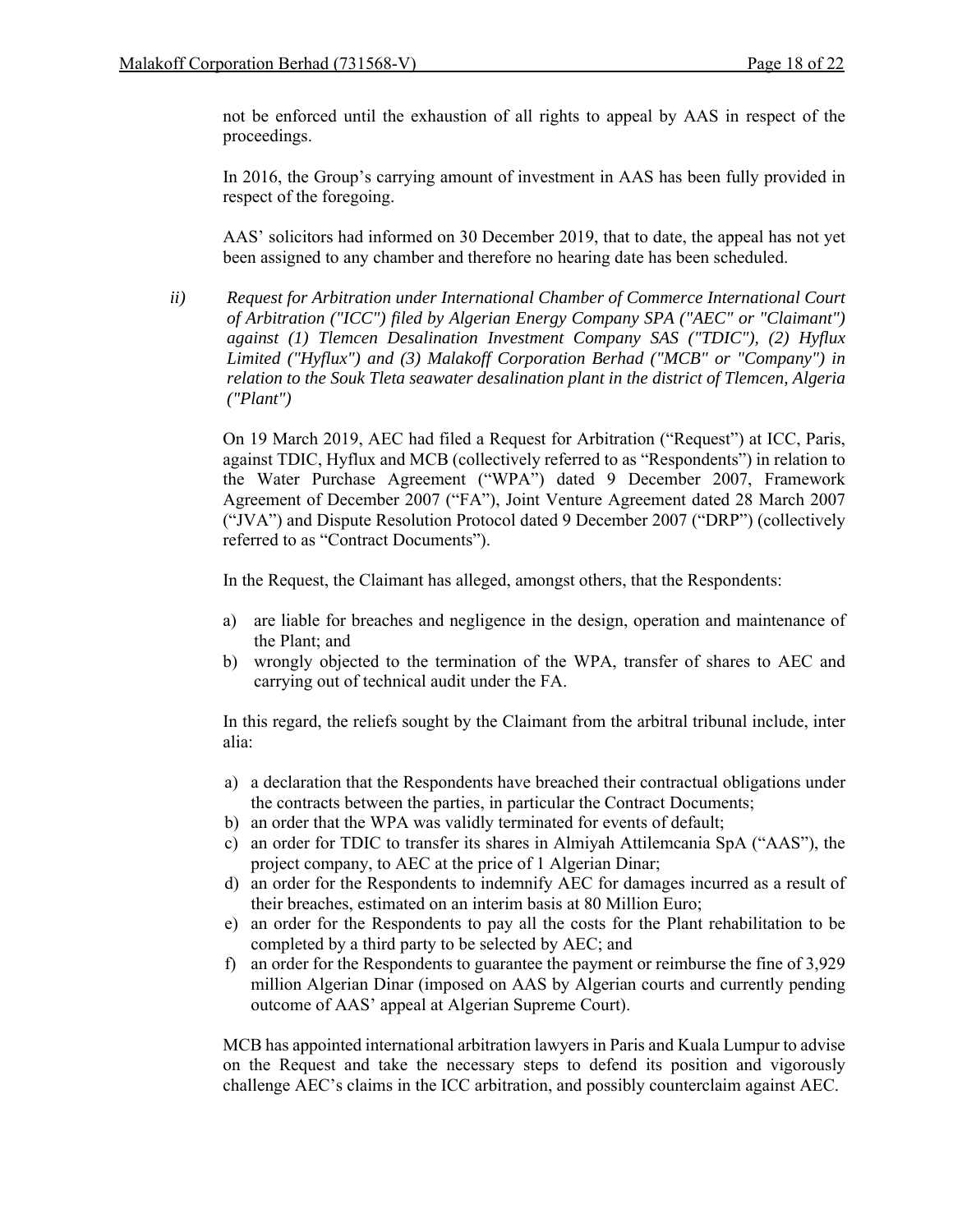The Respondents had filed their respective Answers to the Request at the ICC in May 2019 raising, amongst others, various preliminary objections. The ICC Court had considered the said preliminary objections and decided on 8 August 2019 that the arbitration shall proceed. The arbitral tribunal was constituted on 20 September 2019.

On 17 January 2020, the Respondents filed their respective submissions on jurisdictional objections at the ICC. The Claimant filed its reply on 28 February 2020 and the Respondents have submitted their reply on 15 April 2020. Hearing on the jurisdictional objections has been scheduled on 15 to 16 June 2020, with the award on the issues of jurisdiction and admissibility to be rendered by 30 September 2020.

*iii) Application to join Malakoff Corporation Berhad ("MCB") and Malakoff Power Berhad ("Joinder Application") in the Singapore International Arbitration Centre Arbitration No. 278 of 2018 ("Arbitration") between Prai Power Sdn. Bhd. ("Claimant"), a whollyowned subsidiary of MCB, and (1) GE Energy Parts, Inc, (2) GE Power Systems (Malaysia) Sdn. Bhd., (3) General Electric International, Inc, and (4) General Electric Company (Collectively "Respondents")* 

MCB was notified on 9 August 2019 that GE Energy Parts, Inc ("1<sup>st</sup> Respondent"), GE Power Systems (Malaysia) Sdn. Bhd. ("2<sup>nd</sup> Respondent"), General Electric International, Inc, and General Electric Company (collectively referred to as "Respondents") have filed an application ("Joinder Application") to join MCB and MPB, a wholly-owned subsidiary of MCB, as parties to the Respondents' Counterclaim, in the arbitration initiated by Allianz General Insurance Company (Malaysia) Berhad ("AGI") on 24 September 2018 under the Arbitration Rules of Singapore Arbitration Centre as a subrogated action ("Arbitration"), in the name of the Claimant, against the Respondents, in relation to an incident on or about 18 July 2015 ("2015 Incident") which resulted in damage to a gas turbine at the Claimant's 350MW Combined Cycle Gas Turbine Power Plant situated in Prai, Penang ("Prai Power Plant").

The Claimant alleged, among others, that the Respondents had failed to exercise reasonable care and skill to properly design, manufacture, supply and install a GE 109FA single shaft gas turbine at the Prai Power Plant and therefore claimed for, among others, loss and damage in the sum of RM72,094,050.12 from the Respondents.

On 22 April 2019, the Respondents filed a Counterclaim against the Claimant, seeking damages for breach of the Settlement and Release Agreement between the Respondents, Claimant, MCB and MPB which was entered into on 12 December 2012 ("SRA") for resolution of disputes in relation to two incidents at the Prai Power Plant which occurred in 2006 and 2009 and the agreement between the Claimant and the  $1<sup>st</sup>$  and  $2<sup>nd</sup>$  Respondents which was entered into on 19 December 2000 ("Agreement by the Claimant") in relation to a Long-Term Service Agreement between MPB and the 1<sup>st</sup> and 2<sup>nd</sup> Respondents. In the Joinder Application, the Respondents alleged that:

- a) the commencement of the Arbitration constitutes a breach of the SRA, in respect of which MCB and MPB are liable;
- b) under the SRA, MCB and MPB are liable to indemnify the Respondents against the Arbitration; and
- c) if the Respondents are found liable for the 2015 Incident, MPB is liable for contributory negligence as the operator of Prai Power Plant.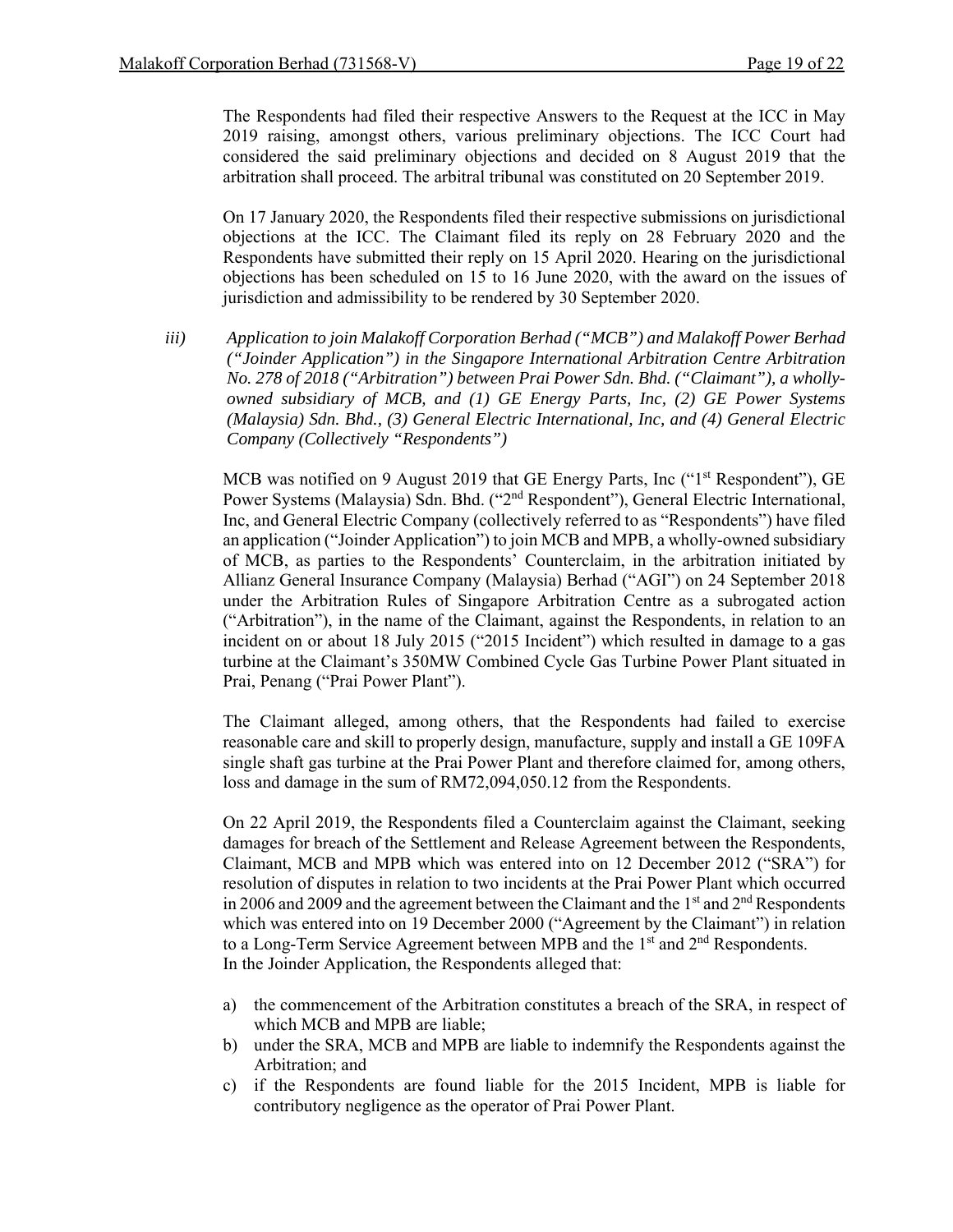Following MCB's and MPB's submission against the Joinder Application, the Respondents had on 2 October 2019 withdrawn the Joinder Application with liberty to file afresh and commenced amicable dispute resolution process with MCB and MPB.

The representatives of GE and MCB & MPB had a without prejudice meeting on 25 October 2019 whereby the parties agreed to refer the dispute to parties' higher management for further negotiation.

Following the meeting of senior management between the parties on 21 November 2019, in the interest of cost, the parties agreed to waive the requirement for non-binding mediation as prescribed under the dispute resolution provision in the LTSA/SRA.

GE has refiled the application to join MCB and MPB as parties to GE's Counterclaim, since GE, MCB and MPB had conducted and completed the dispute resolution process under the SRA and LTSA without any successful resolution of the dispute.

In view of the extension of the Movement Control Order, the Tribunal has ordered that:

- a) the first written submissions shall be filed and exchanged by 27 April 2020, and the reply submissions shall be filed and exchanged by 11 May 2020; and
- b) if for any reason, the physical hearing does not take place, the Tribunal will make its decisions on the basis of the written submissions.
- *iv) Commencement of arbitration by Tanjung Bin Energy Sdn. Bhd. against Consortium HSL-TGE-GASB, comprising HSL Constructor Pte Ltd., HSL Constructor Sdn. Bhd., Tecgates Engineering (M) Sdn. Bhd. and Gema Antara Sdn. Bhd. under AIAC arbitration rules*

Tanjung Bin Energy Sdn. Bhd. ("TBE"), a wholly-owned subsidiary of the Company, has on 12 March 2020, commenced arbitration against Consortium HSL-TGE-GASB, an unincorporated joint venture comprising (a) HSL Constructor Pte Ltd; (b) HSL Constructor Sdn Bhd; (c) Tecgates Engineering (M) Sdn Bhd; and (d) Gema Antara Sdn Bhd (collectively "Contractor") in relation to disputes arising from the Engineering, Procurement, Construction and Commissioning Contract dated 9 June 2017 for the New Coal Unloading Jetty and Associated Bulk Material Handling System at 1x1000MW Coal Fired Power Plant at Tanjung Bin, Johor ("EPCC Contract") in accordance with the Arbitration Rules of the Asian International Arbitration Centre, Kuala Lumpur.

TBE has identified multiple breaches by the Contractor of its contractual duties under the EPCC Contract, including but not limited to the following:

- a) The Contractor failed to complete all work which is stated in the EPCC Contract as required for the work to be considered as completed for the purposes of taking over under the EPCC Contract by 6 March 2019, the stipulated Time for Completion. Accordingly, the Contractor is obligated to pay to TBE the sum of RM36,335,778.96, being the liquidated and ascertained damages ("LAD") under the EPCC Contract.
- b) The Contractor has failed to deliver to TBE a warranty bond of RM12,111,926.32, being 5% of the contract price, in accordance with the requirements under the EPCC Contract, following the issuance of the Taking Over Certificate dated 25 July 2019 by TBE.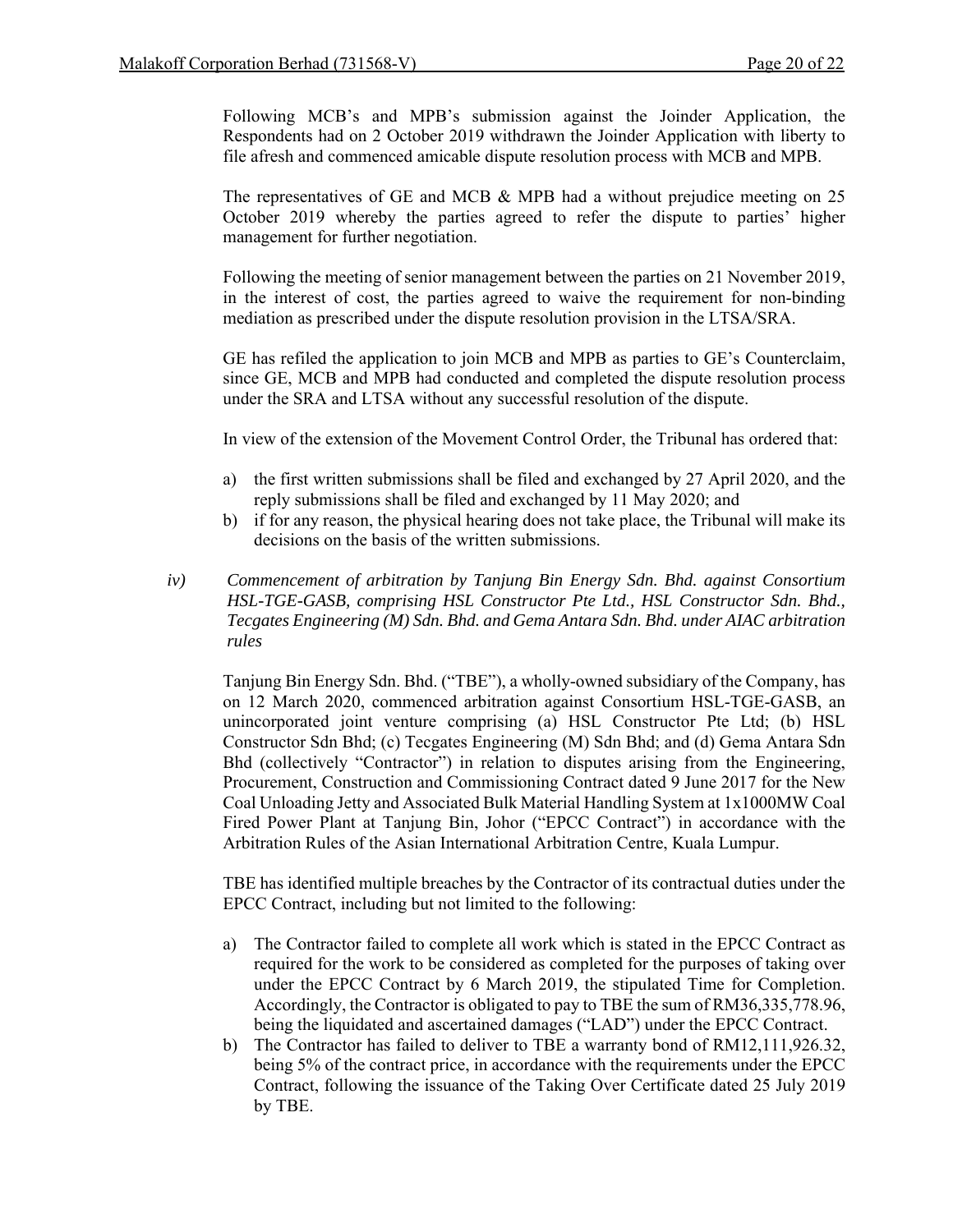TBE therefore seeks the following reliefs and remedies against the Contractor in the arbitration:

- i) a declaration that TBE is entitled to the full payment of RM36,335,778.96 as LAD;
- ii) the Contractor to pay the sum of RM7,900,567.53 (being LAD of RM36,335,778.96 less remaining milestone claims of RM28,435,211.43);
- iii) the Contractor to forthwith deliver the warranty bond;
- iv) in alternative for (iii) above, the Contractor to pay the amount required to be guaranteed by the warranty bond, i.e. RM12,111,926.32;
- v) costs; and
- vi) such further or other relief(s) as the arbitral tribunal deems fit.

The Contractor submitted its Response to Notice of Arbitration on 10 April 2020, denying TBE's claims and counterclaiming the milestones payment of RM28,435,211.43 instead.

#### **25. Dividend Payable**

No interim dividend has been recommended by the Directors for the quarter ended 31 March 2020 (31 March 2019: Nil).

On 19 February 2020, the Board of Directors has approved and declared a final dividend of 4.11 sen per ordinary share in respect of the financial year ended 31 December 2019. The final dividend will be paid on 12 June 2020 to shareholders registered in the record of depositors at the close of business on 15 May 2020.

#### **26. Earnings per ordinary share**

|                                                                            | 3 months<br>ended<br>31.3.2020 | 3 months<br>ended<br>31.3.2019 | <b>Cumulative</b><br>3 months<br>ended<br>31.3.2020 | <b>Cumulative</b><br>3 months<br>ended<br>31.3.2019 |
|----------------------------------------------------------------------------|--------------------------------|--------------------------------|-----------------------------------------------------|-----------------------------------------------------|
| Basic/Diluted Earnings per Ordinary Share                                  |                                |                                |                                                     |                                                     |
| Profit for the period<br>attributable to owners of the<br>Company (RM'mil) | 89.2                           | 67.0                           | 89.2                                                | 67.0                                                |
| Weighted average number<br>of ordinary shares ('mil)                       | 4,887.0                        | 4,887.9                        | 4,887.0                                             | 4,887.9                                             |
| Basic/diluted earnings per<br>ordinary share (sen)                         | 1.82                           | 1.37                           | 1.82                                                | 1.37                                                |